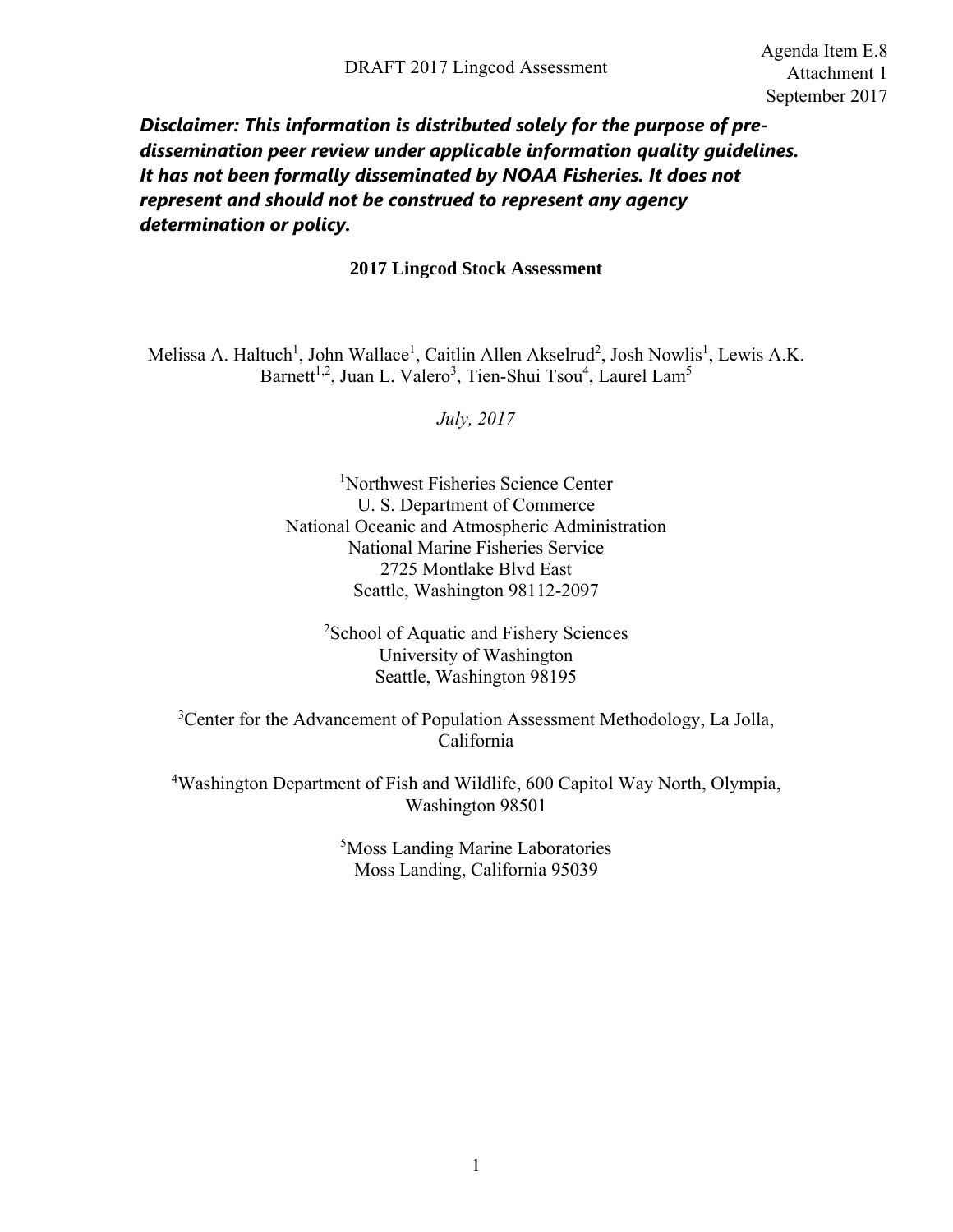This report may be cited as:

Haltuch, M.A., Wallace, J., Akselrud, C.A., Nowlis, J., Barnett, L.A.K., Valero, J.L., Tsou, T., Lam, L. 2017. 2017 Lingcod Stock Assessment. Pacific Fishery Management Council, Portland, OR. Available from http://www.pcouncil.org/groundfish/stock-assessments/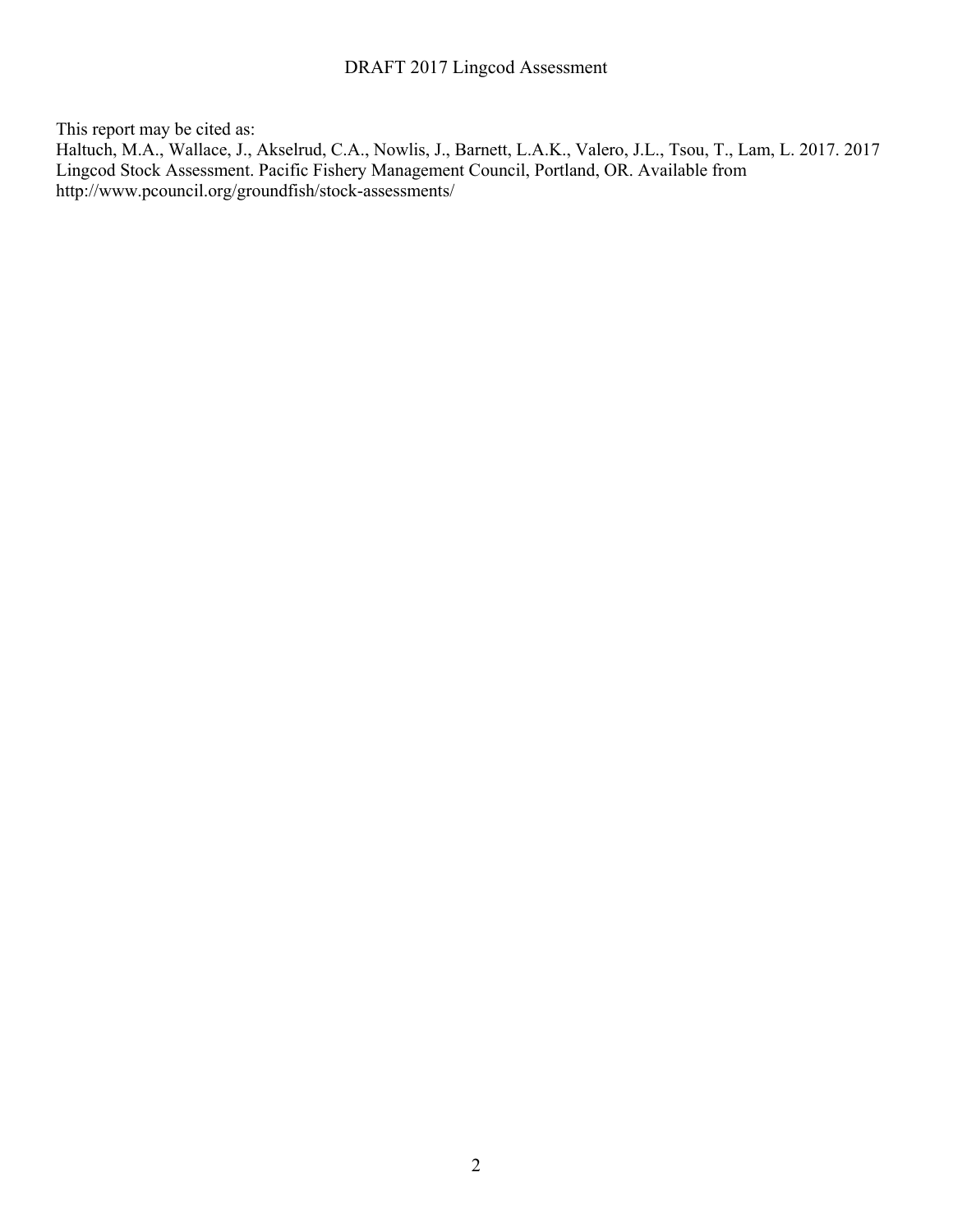## **Contents**

| 25 |
|----|
|    |
|    |
|    |
|    |
|    |
|    |
|    |
|    |
|    |
|    |
|    |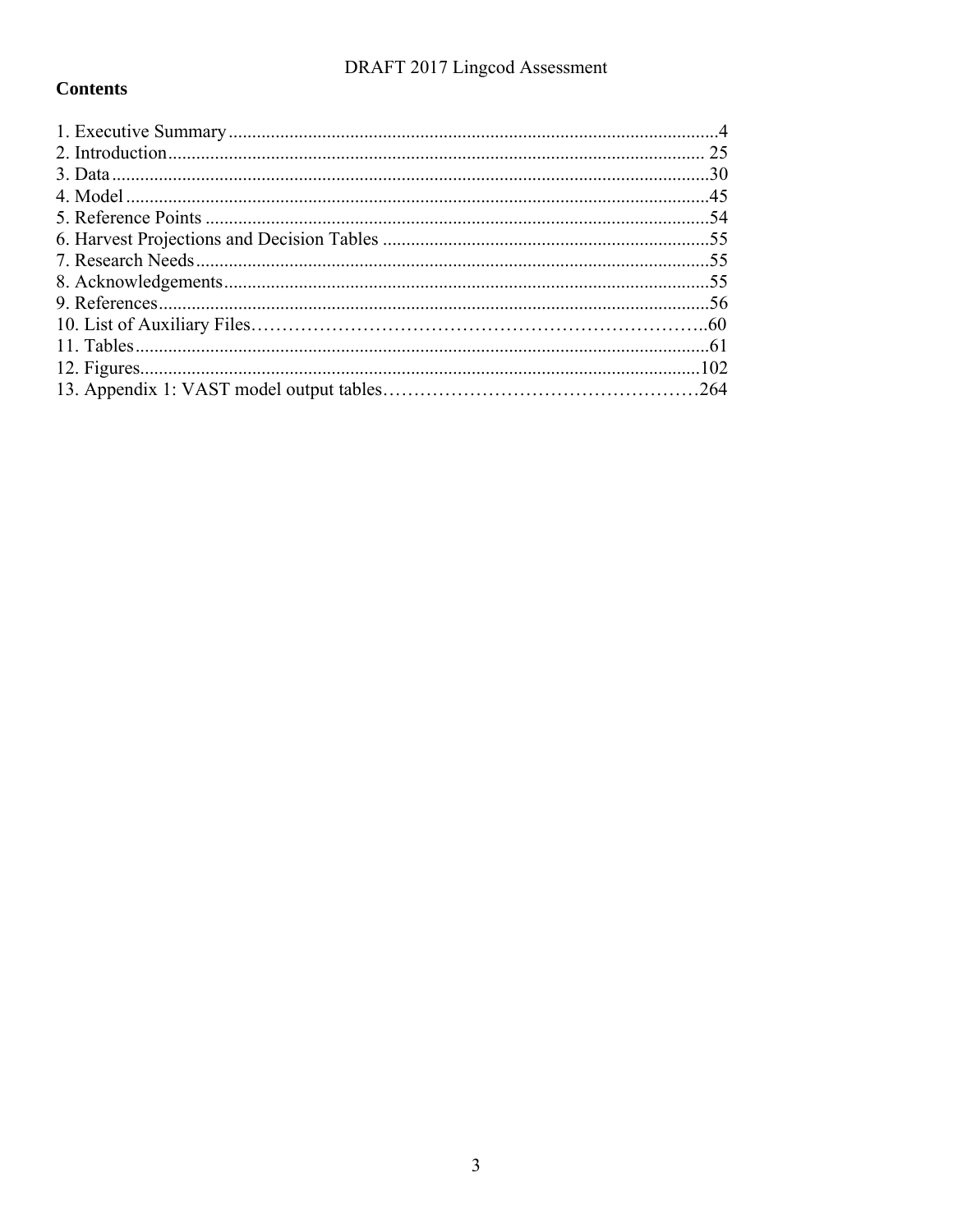### **Executive Summary**

### **Stock**

This assessment applies to lingcod (*Ophiodon elongatus*) off the West Coast of the United States, and is conducted as two separate single stock assessment models, Washington and Oregon in the north, and California in the south. Four fisheries are modeled in the north: commercial trawl (including limited landings in other net gears), commercial fixed gears, and WA and OR recreational fisheries. Three fisheries are modeled in the south: commercial trawl (including limited landings in other net gears), commercial fixed gears, and CA recreational fisheries. Both models start in1889, at the onset of landings.

### **Landings**

Historical commercial catch reconstructions were provided by each state that extend through 1995, 1986, and 1980 for Washington, Oregon, and California, respectively. Recent landings, from 1981 forward, were obtained from PacFIN. However, WDFW and ODFW staff advised that the catch reconstructions be used rather than PacFIN for overlapping years as the reconstructions are regarded as more reliable. Commercial landings were aggregated into two fleets: 1) vessels using primarily trawl gear, but also including other net gear that caught a small fraction of the fish, and 2) vessels using fixed gear such as longline, troll, and hook and line (Tables a and b, Figures a and b). Commercial discards were modeled using discard rate and length composition data to estimate retention curves, while estimates of recreational discards were included in the total landings. Landings declined significantly during 1980 to 2000, with trawl landings dominating the catch in the north, and recreational landings dominating the catch in the south. More recently landings in both regions have been increasing, with the recreational component of the landings growing in the north, and the recreational landings continuing to dominate in the south.

|       | North Trawl | North Fixed | <b>WA</b>     | Oregon       | Total    |
|-------|-------------|-------------|---------------|--------------|----------|
| Years | Gear        | Gears       | Recreational* | Recreational | Landings |
| 2005  | 79.32       | 58.01       | 78.31         | 140.84       | 356.48   |
| 2006  | 115.58      | 78.63       | 62.18         | 107.61       | 364.01   |
| 2007  | 113.63      | 71.17       | 68.21         | 104.02       | 357.03   |
| 2008  | 118.79      | 92.78       | 70.81         | 89.34        | 371.72   |
| 2009  | 93.47       | 81.47       | 74.25         | 78.76        | 327.95   |
| 2010  | 77.76       | 47.22       | 91.43         | 93.94        | 310.35   |
| 2011  | 283.43      | 57.64       | 117.78        | 114.99       | 573.83   |
| 2012  | 373.23      | 64.87       | 122.32        | 155.25       | 715.68   |
| 2013  | 360.35      | 78.34       | 127.32        | 224          | 790.01   |
| 2014  | 217.53      | 82.2        | 141.58        | 176.09       | 617.41   |
| 2015  | 163.4       | 132.54      | 271.95        | 226.17       | 794.07   |
| 2016  | 262.74      | 98.31       | 349.69        | 154.66       | 865.4    |

#### **Table a. Recent landings, north. All units are in metric tons.**

\* Note that the WA recreational landings are entered into SS as numbers of fish, as reported by WDFW, SS then internally converts these landings to weights. The quantities reported for WA landings are the model converted values in metric tons.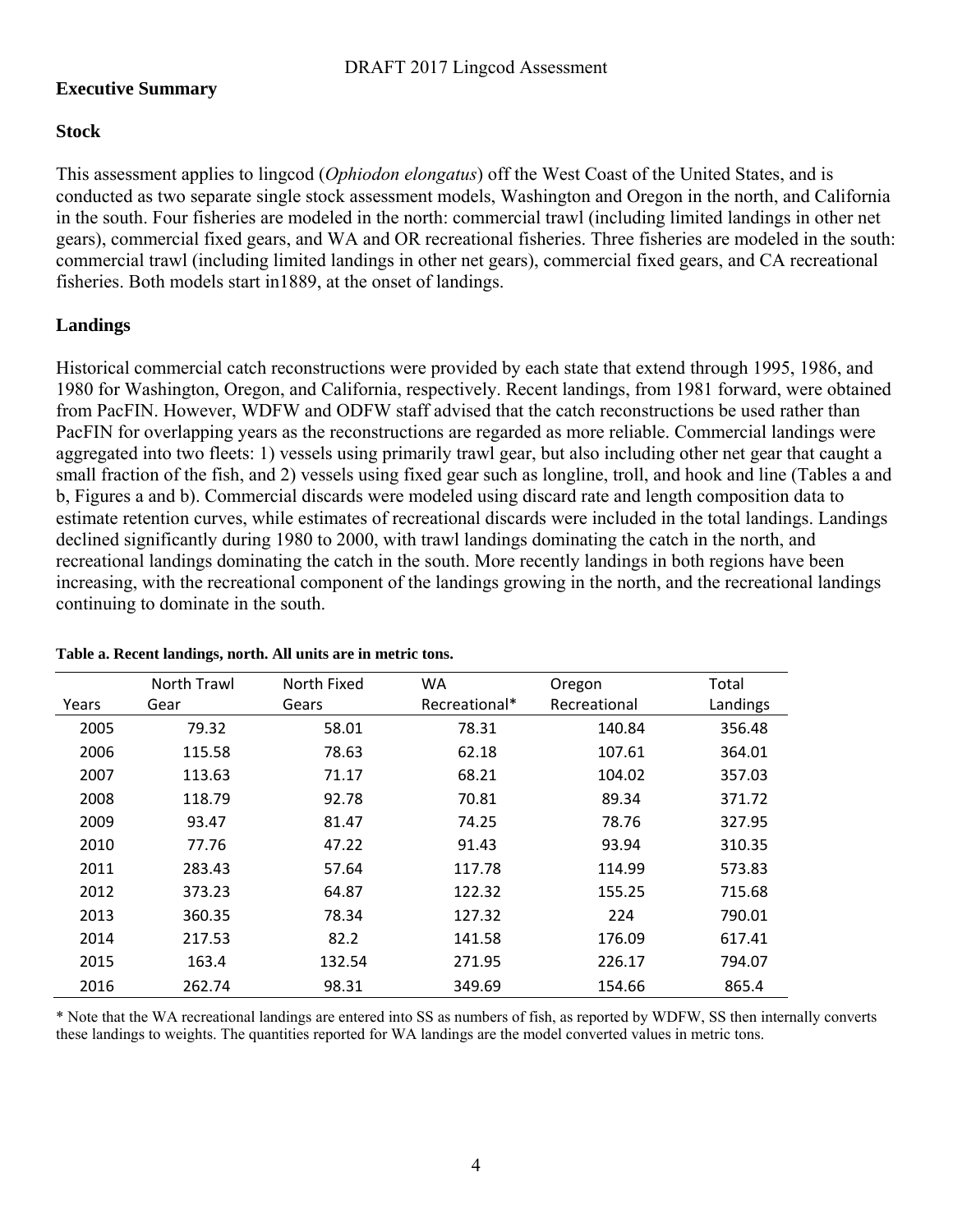|       | DRAFT 2017 Lingcod Assessment    |             |              |          |  |
|-------|----------------------------------|-------------|--------------|----------|--|
|       | Table b. Recent landings, south. |             |              |          |  |
|       | South Trawl                      | South Fixed | South        | Total    |  |
| Years | Gears                            | Gears       | Recreational | Landings |  |
| 2005  | 20.23                            | 40.77       | 387.79       | 448.78   |  |
| 2006  | 24.79                            | 36.08       | 316.87       | 377.74   |  |
| 2007  | 42.74                            | 36.47       | 190.73       | 269.94   |  |
| 2008  | 34                               | 36.22       | 106.96       | 177.18   |  |
| 2009  | 31.71                            | 25.04       | 133.44       | 190.19   |  |
| 2010  | 23.05                            | 23.68       | 107.35       | 154.08   |  |
| 2011  | 6.67                             | 26.22       | 230.24       | 263.13   |  |
| 2012  | 16.34                            | 31.46       | 281.44       | 329.23   |  |
| 2013  | 23.61                            | 41.19       | 432.99       | 497.78   |  |
| 2014  | 36.77                            | 70.06       | 571.82       | 678.65   |  |
| 2015  | 42.17                            | 106.32      | 715.36       | 863.85   |  |
| 2016  | 40.21                            | 75.62       | 647.29       | 763.12   |  |

## $DATE 2017$  Lingcod A



**Figure a. North area landings.**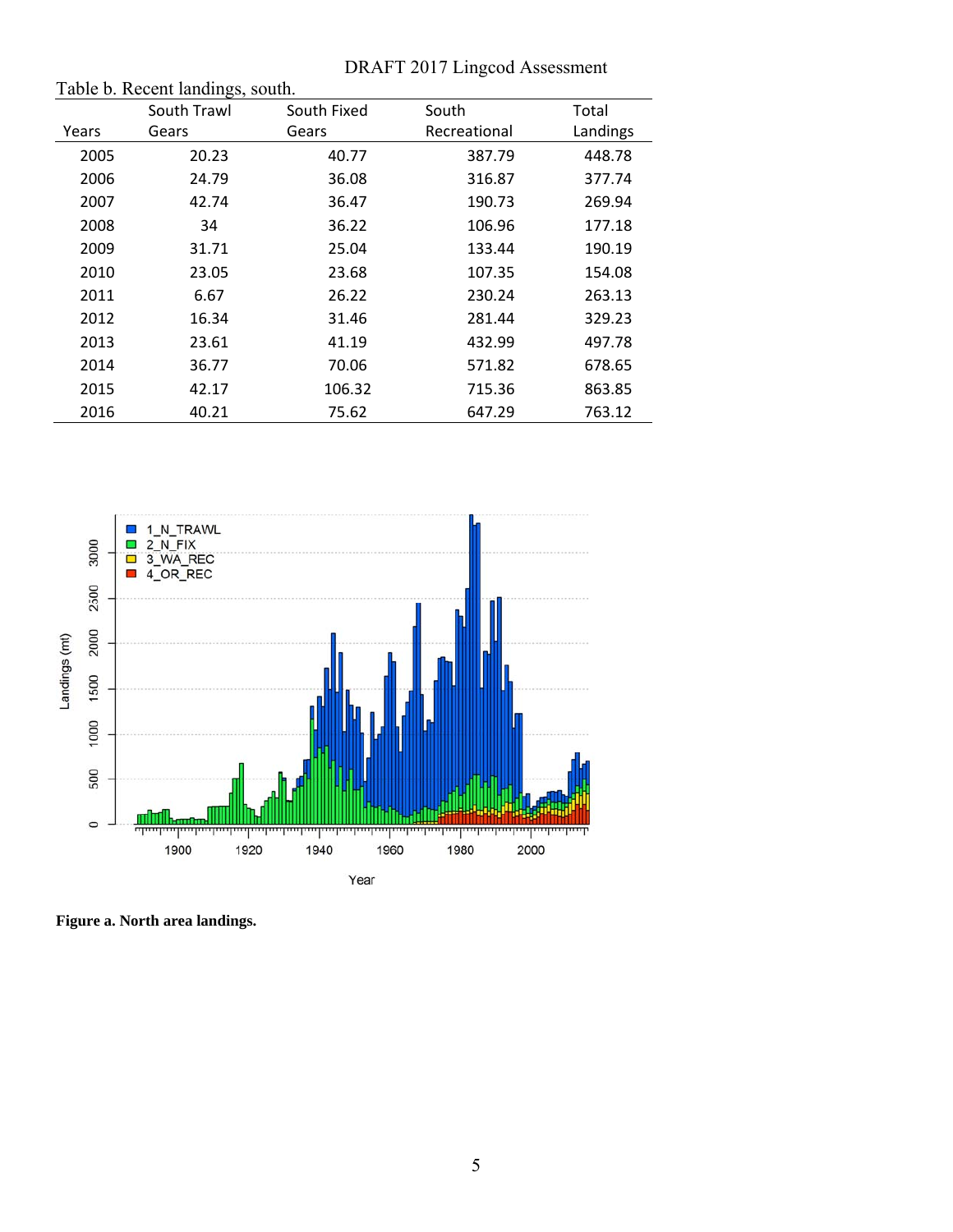



#### **Data and Assessment**

This assessment uses the Stock Synthesis (SS) fisheries stock assessment model, version 3.30.03.07. Lingcod has been modeled using various age-structured forward-projection models since the mid-1990s, with the most recent assessments conducted during 2005 (Jagielo et al. 2005) and 2009 (Hamel et al. 2009). Base model data sets include: landings data from each fleet; commercial discard data from the West Coast Groundfish Observer Program (WCGOP), NMFS Triennial bottom trawl survey, NWFSC bottom trawl survey, the NWFSC Hook and Line survey, PacFIN commercial logbook CPUE, OR nearshore commercial CPUE, both WA and OR recreational CPUE (North Only), commercial, recreational, and research length composition data, and survey age composition data (including CAAL data from the NWFSC bottom trawl survey). Concerns regarding biased sampling of commercial and recreational age composition data compared to the lengths lead to these data being removed from the base models. However, this issue can be addressed prior to the next assessment so that the lingcod age data can be included in the base models. In this assessment the impact of the current age data are show as model sensitivities. A research age and length composition data set from WDFW was also removed from the base model as the data set was limited and uninformative.

A wide range of sensitivity model runs for both the north and south stocks produce similar trajectories of stock decline and recovery, generally agreeing that both north and south lingcod stocks have increased since a low point during the 1990s. Of the key productivity parameters female natural mortality is fixed at the prior, male natural mortality is estimated, and stock-recruit steepness is fixed at 0.7, in keeping with the treatment of h for similar nest guarding species (e.g. Kelp Greenling). In the north, the base model is most sensitive to the inclusion of the fishery age data sets. Including only the Washington and Oregon conditional age-at-length data from the recreational fishery results in a lower estimate of unfished biomass but a similar estimate of stock status. Including only the marginal commercial age composition data results in a higher estimate of unfished biomass but similar stock status. In the south, the model is sensitive to removing the research data set collected by Lam et al., which results in a much higher unfished biomass estimate but a similar estimate of stock status. The south model is highly sensitive to the inclusion of the CA onboard observer index, which suggests a similar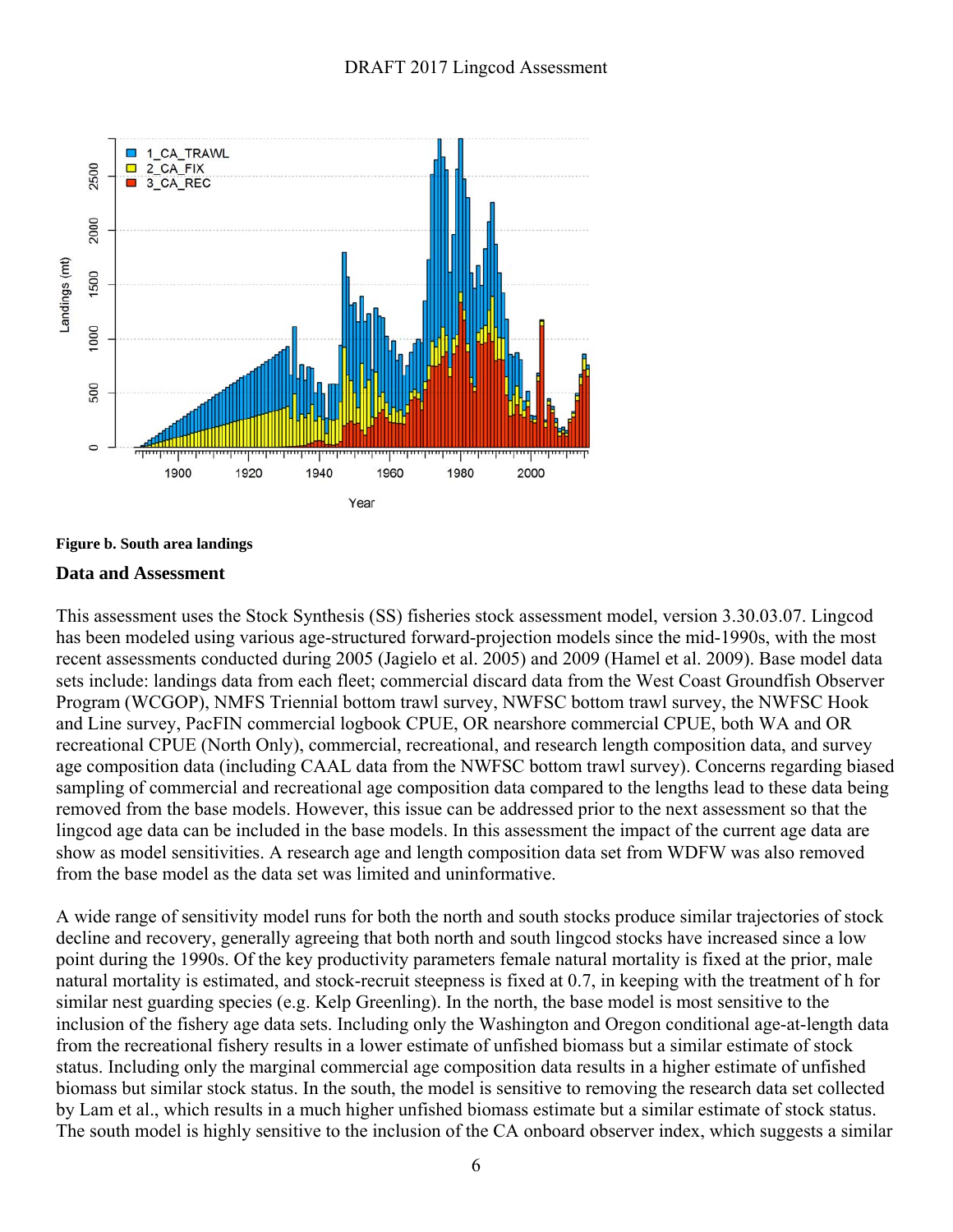unfished stock size but a stock status that is well below the overfished threshold. Selectivity for all fleets and surveys were estimated using the composition data and are all estimated to be dome-shaped during recent years.

### **Stock Biomass**

Tables c and d, and Figures c through f show the trends in spawning biomass and stock depletion. The north base model indicates that the lingcod female spawning biomass off of Washington and Oregon declined rapidly in the 1980s and 1990s, hitting a low during the mid-1990s, and has subsequently recovered to levels above the target reference point. The south base model indicates that the lingcod female spawning biomass off of California declined rapidly in the 1970s and early 1980s, reaching a low point during the 1990s, but that the southern stock has recovered above the minimum stock size threshold and remains in the precautionary zone (i.e. below the target reference point).

Stock status is currently estimated to be above the target reference point (40% of the estimated unfished spawning biomass) at 57.9% (47.9–67.8, 95% asymptotic interval) in the north and in the precautionary zone at 32.9% (12.0–53.9, 95% asymptotic interval) in the south. Unfished spawning biomass was measured at 37,947 mt (25,776–50,172 mt, 95% asymptotic interval) in the north and 20,462 mt (15,406–25,518 mt, 95% asymptotic interval) in the south. Spawning biomass at the beginning of 2017 was estimated to be 21,976 mt (12,517-31,434 mt, 95% asymptotic interval) in the north and 6,742 mt (1,775–11,709 mt, 95% asymptotic interval) in the south. The north stock is estimated to have been below the target reference point from approximately the 1980s through the early 2000s, while the south stock is currently estimated to be in the precautionary zone.

|       | Spawning | 95% Asymptotic |                         | 95% Asymptotic |
|-------|----------|----------------|-------------------------|----------------|
| Years | Output   | Interval       | Estimated Depletion (%) | Interval       |
| 2005  | 14,711   | 8,479-20,943   | 38.7                    | $31.5 - 46.0$  |
| 2006  | 15,569   | 8,989-22,149   | 41                      | $33.5 - 48.5$  |
| 2007  | 15,833   | 9,111-22,556   | 41.7                    | $34.1 - 49.3$  |
| 2008  | 15,842   | 9,095-22,589   | 41.7                    | $34.2 - 49.2$  |
| 2009  | 15,627   | 8,940-22,314   | 41.2                    | $33.8 - 48.5$  |
| 2010  | 15,441   | 8,826-22,056   | 40.7                    | $33.4 - 47.9$  |
| 2011  | 15,912   | 9,150-22,674   | 41.9                    | $34.7 - 49.1$  |
| 2012  | 17,522   | 10,122-24,923  | 46.1                    | $38.3 - 54.0$  |
| 2013  | 19,235   | 11,116-27,355  | 50.7                    | $42.1 - 59.2$  |
| 2014  | 20,366   | 11,723-29,009  | 53.6                    | $44.6 - 62.7$  |
| 2015  | 20,939   | 12,019-29,858  | 55.1                    | $45.8 - 64.5$  |
| 2016  | 21,258   | 12,150-30,365  | 56                      | $46.4 - 65.5$  |
| 2017  | 21,976   | 12,517-31,434  | 57.9                    | 47.9-67.8      |

Table c. Recent trend in spawning biomass and stock depletion, north.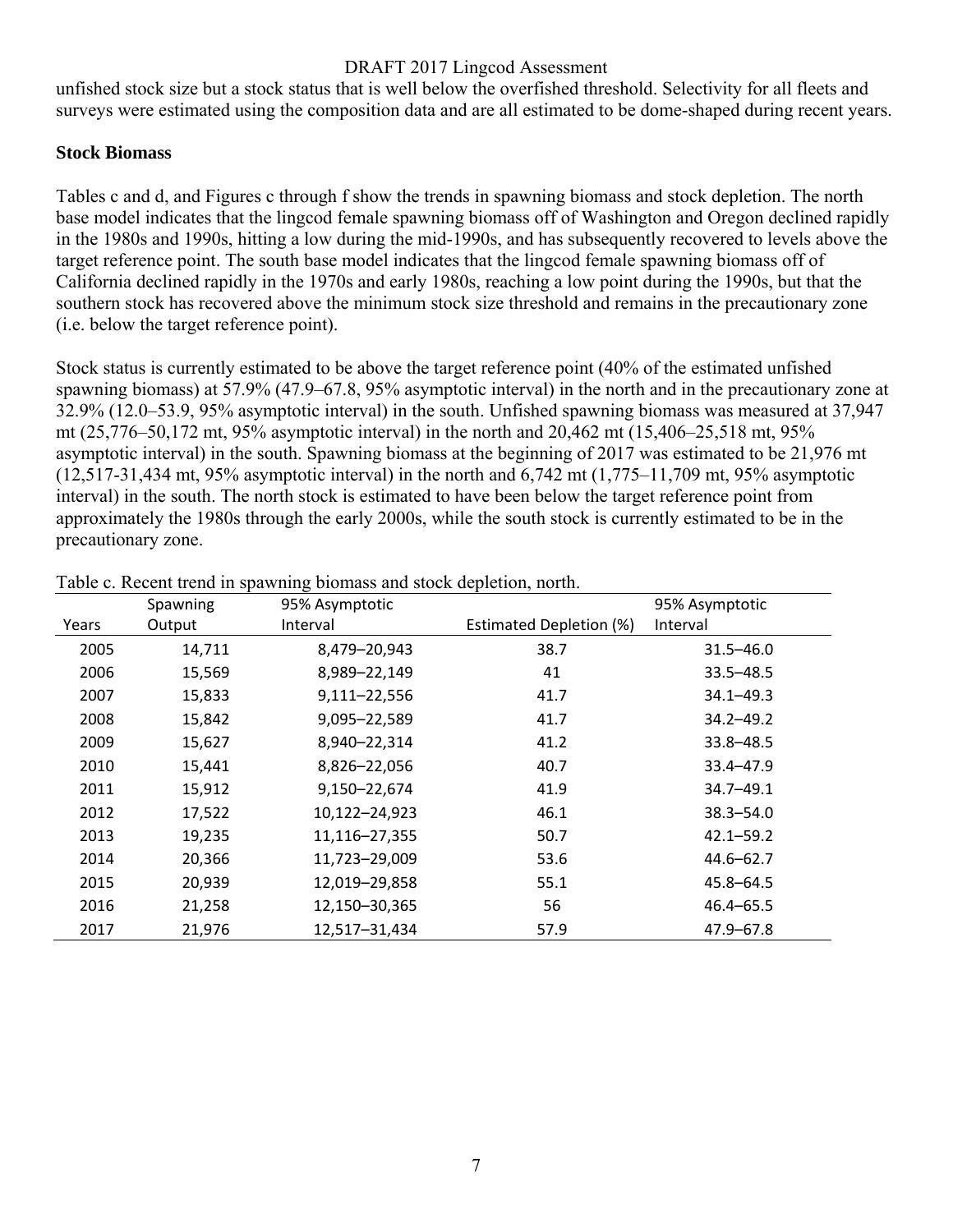|       | Spawning | っ<br>95% Asymptotic | 95% Asymptotic          |               |
|-------|----------|---------------------|-------------------------|---------------|
| Years | Output   | Interval            | Estimated Depletion (%) | Interval      |
| 2005  | 4,544    | 1,571-7,517         | 22.2                    | $9.2 - 35.2$  |
| 2006  | 4,834    | 1,551-8,117         | 23.6                    | $9.4 - 37.9$  |
| 2007  | 4,937    | 1,477-8,398         | 24.1                    | $9.2 - 39.1$  |
| 2008  | 4,866    | 1,376-8,355         | 23.8                    | $8.7 - 38.8$  |
| 2009  | 4,678    | 1,282-8,075         | 22.9                    | $8.3 - 37.5$  |
| 2010  | 4,407    | 1,169-7,646         | 21.5                    | $7.7 - 35.4$  |
| 2011  | 4,235    | 1,145-7,325         | 20.7                    | $7.5 - 33.9$  |
| 2012  | 4,199    | 1,180-7,219         | 20.5                    | $7.7 - 33.4$  |
| 2013  | 4,411    | 1,325-7,498         | 21.6                    | $8.5 - 34.6$  |
| 2014  | 4,853    | 1,515-8,192         | 23.7                    | $9.6 - 37.8$  |
| 2015  | 5,403    | 1,647-9,159         | 26.4                    | 10.6–42.2     |
| 2016  | 6,040    | 1,696-10,383        | 29.5                    | $11.2 - 47.8$ |
| 2017  | 6,742    | 1,775-11,709        | 32.9                    | 12.0-53.9     |

|  | Table d. Recent trend in spawning biomass and stock depletion, south. |  |  |  |
|--|-----------------------------------------------------------------------|--|--|--|
|  |                                                                       |  |  |  |





**Figure c. Time series of spawning biomass, north.**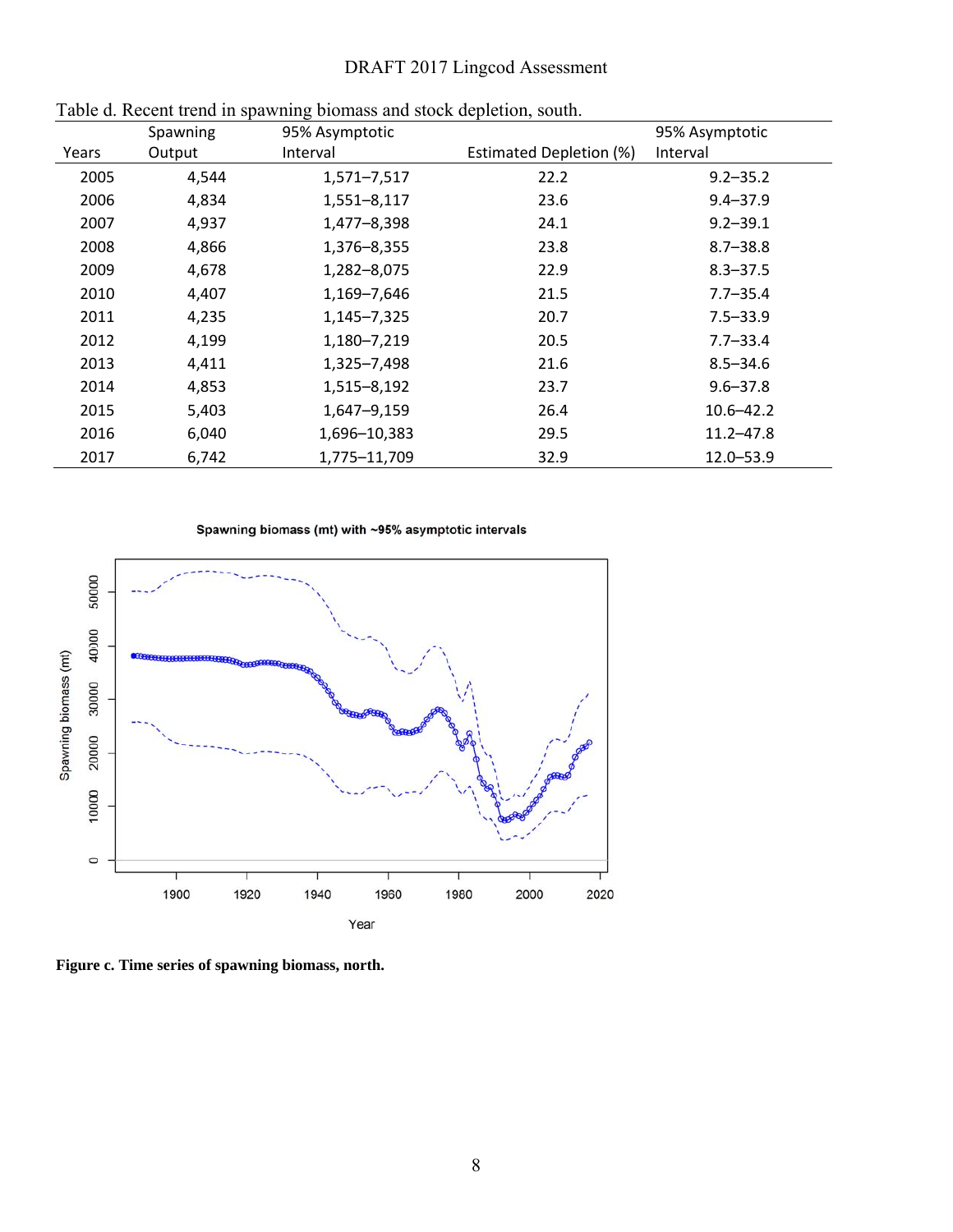Spawning depletion with ~95% asymptotic intervals



**Figure d. Time series of stock depletion, north.** 

Spawning biomass (mt) with ~95% asymptotic intervals



**Figure e. Time series of spawning biomass, south.**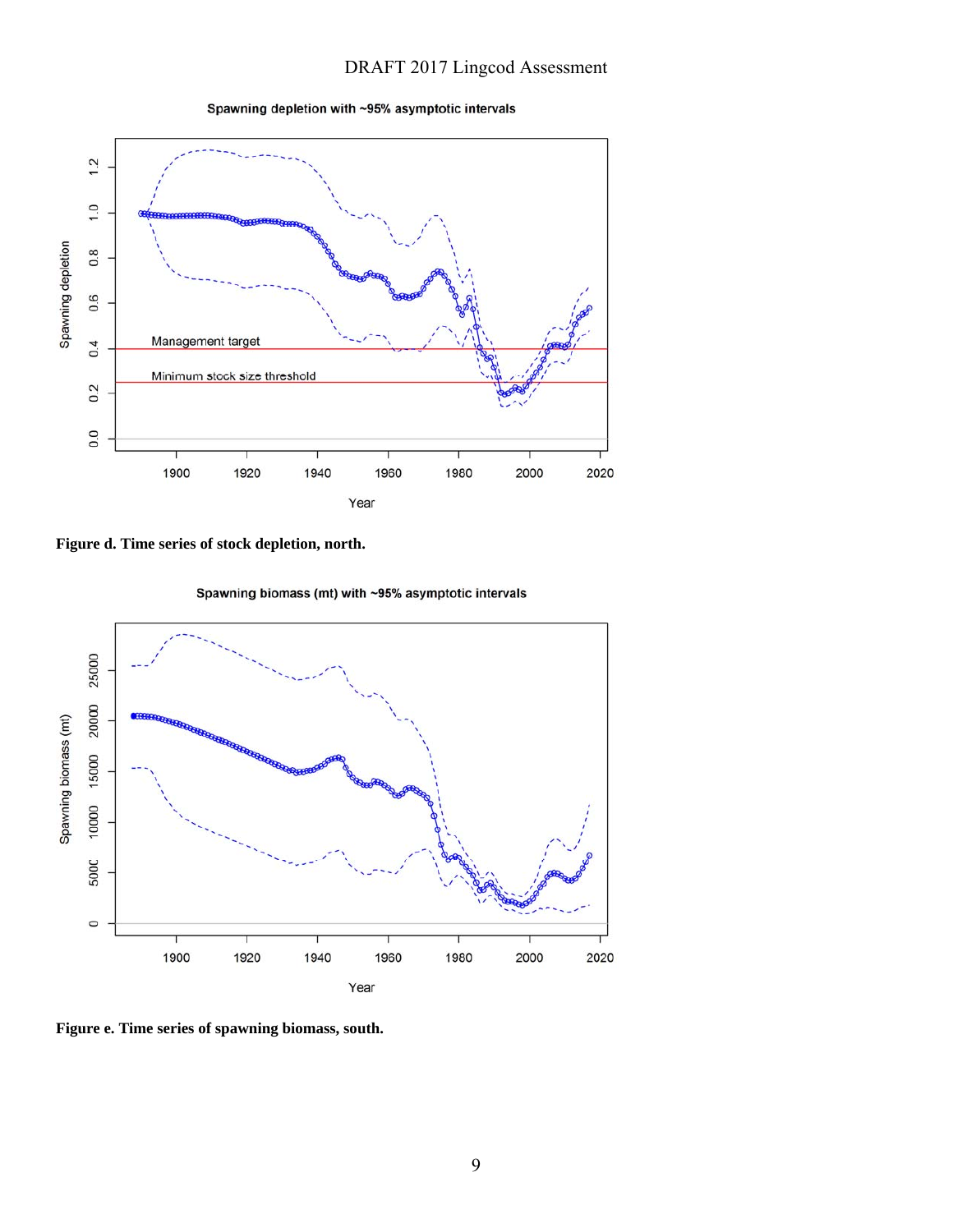Spawning depletion with ~95% asymptotic intervals



**Figure f. Time series of stock depletion, south.** 

#### **Recruitment**

Recruitments in both the north and south were estimated from the model start through 2016 (Tables e and f, Figures g and h). Recruitments from 2017 forward are drawn exclusively from the stock-recruit curve, with corresponding levels of uncertainty. Large recruitment events in the north are estimated to have occurred during 1964-1965, 1969-1970, 1978-1980, 1985, 1990-1991, 2008, 2013 and 2015, while low recruitments were estimated to have occurred during 1986, 1996-1998, 2002-2007, 2011-2012, and 2014. Large recruitment events in the south are estimated to have occurred during 1961, 1973-1974, 1976-1977, and 1984-1985, while low recruitments were estimated to have occurred during 1981-1982, 1992-1993, 1995, 1997- 1998, 2002-2009, and 2014-2016. It is notable that lingcod in the south have not had a recruitment near historical high values since the mid-1980s.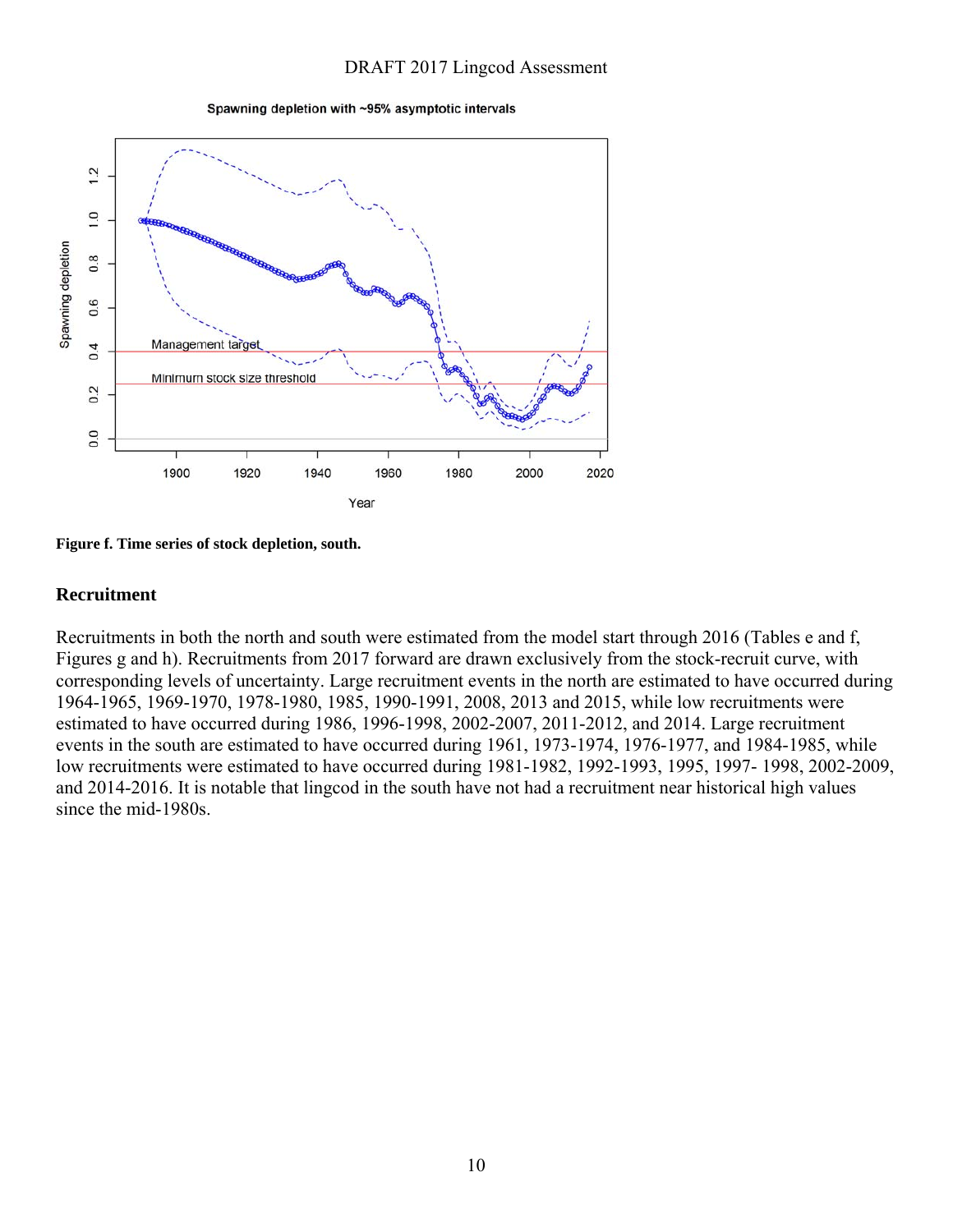|       | Table e. Recent recruitment, north. |              |                           |                  |
|-------|-------------------------------------|--------------|---------------------------|------------------|
|       |                                     | 95%          |                           | 95%              |
|       | Recruitment                         | Asymptotic   | Recruitment<br>Asymptotic |                  |
| Years | (1,000's)                           | Interval     | Deviations                | Interval         |
|       |                                     |              |                           | $-1.158 - -$     |
| 2005  | 2,892                               | 1,763-4,742  | $-0.803$                  | 0.447            |
|       |                                     |              |                           | $-0.918 - -$     |
| 2006  | 3,664                               | 2,262-5,935  | $-0.579$                  | 0.241            |
|       |                                     |              |                           | $-0.715 - -$     |
| 2007  | 4,460                               | 2,761-7,203  | $-0.387$                  | 0.058            |
| 2008  | 14,491                              | 9,685-21,681 | 0.792                     | $0.607 - 0.977$  |
| 2009  | 6,292                               | 3,961-9,996  | $-0.039$                  | $-0.346 - 0.267$ |
| 2010  | 6,671                               | 4,304-10,340 | 0.022                     | $-0.238 - 0.281$ |
|       |                                     |              |                           | $-0.814-$        |
| 2011  | 4,058                               | 2,497-6,593  | $-0.482$                  | 0.150            |
|       |                                     |              |                           | $-0.774-$        |
| 2012  | 4,319                               | 2,649-7,042  | $-0.44$                   | 0.107            |
| 2013  | 10,580                              | 6,697-16,714 | 0.437                     | $0.156 - 0.718$  |
| 2014  | 4,851                               | 2,528-9,307  | $-0.369$                  | $-0.929 - 0.191$ |
| 2015  | 10,322                              | 4,638-22,973 | 0.33                      | $-0.422 - 1.082$ |
| 2016  | 7,516                               | 2,755-20,502 | $-0.041$                  | $-1.057 - 0.975$ |
| 2017  | 8,037                               | 2,813-22,958 | $\mathbf 0$               | $-1.078 - 1.078$ |

#### Table f. Recent recruitment, south.

|       |             | 95%          |             |                  |
|-------|-------------|--------------|-------------|------------------|
|       | Recruitment | Asymptotic   | Recruitment | 95% Asymptotic   |
| Years | (1,000's)   | Interval     | Deviations  | Interval         |
| 2005  | 637         | 329-1,236    | $-1.453$    | $-1.977 - 0.928$ |
| 2006  | 454         | $223 - 922$  | $-1.814$    | $-2.407 - 1.221$ |
| 2007  | 792         | 429-1,461    | $-1.264$    | $-1.712 - 0.816$ |
| 2008  | 1,799       | 1,071-3,021  | $-0.438$    | $-0.752 - 0.125$ |
| 2009  | 1,928       | 1,146-3,244  | $-0.356$    | $-0.675 - 0.037$ |
| 2010  | 3,807       | 2,272-6,379  | 0.345       | $0.068 - 0.623$  |
| 2011  | 3,328       | 1,905-5,814  | 0.225       | $-0.095 - 0.546$ |
| 2012  | 3,857       | 2,117-7,027  | 0.376       | $0.022 - 0.730$  |
| 2013  | 5,174       | 2,805-9,541  | 0.652       | 0.284-1.019      |
| 2014  | 2,077       | 1,084-3,981  | $-0.294$    | $-0.782 - 0.194$ |
| 2015  | 1,823       | 834-3,986    | $-0.459$    | $-1.151 - 0.233$ |
| 2016  | 1,450       | 499-4,214    | $-0.854$    | $-1.937 - 0.230$ |
| 2017  | 4,007       | 1,056-15,200 | 0           | $-1.470 - 1.470$ |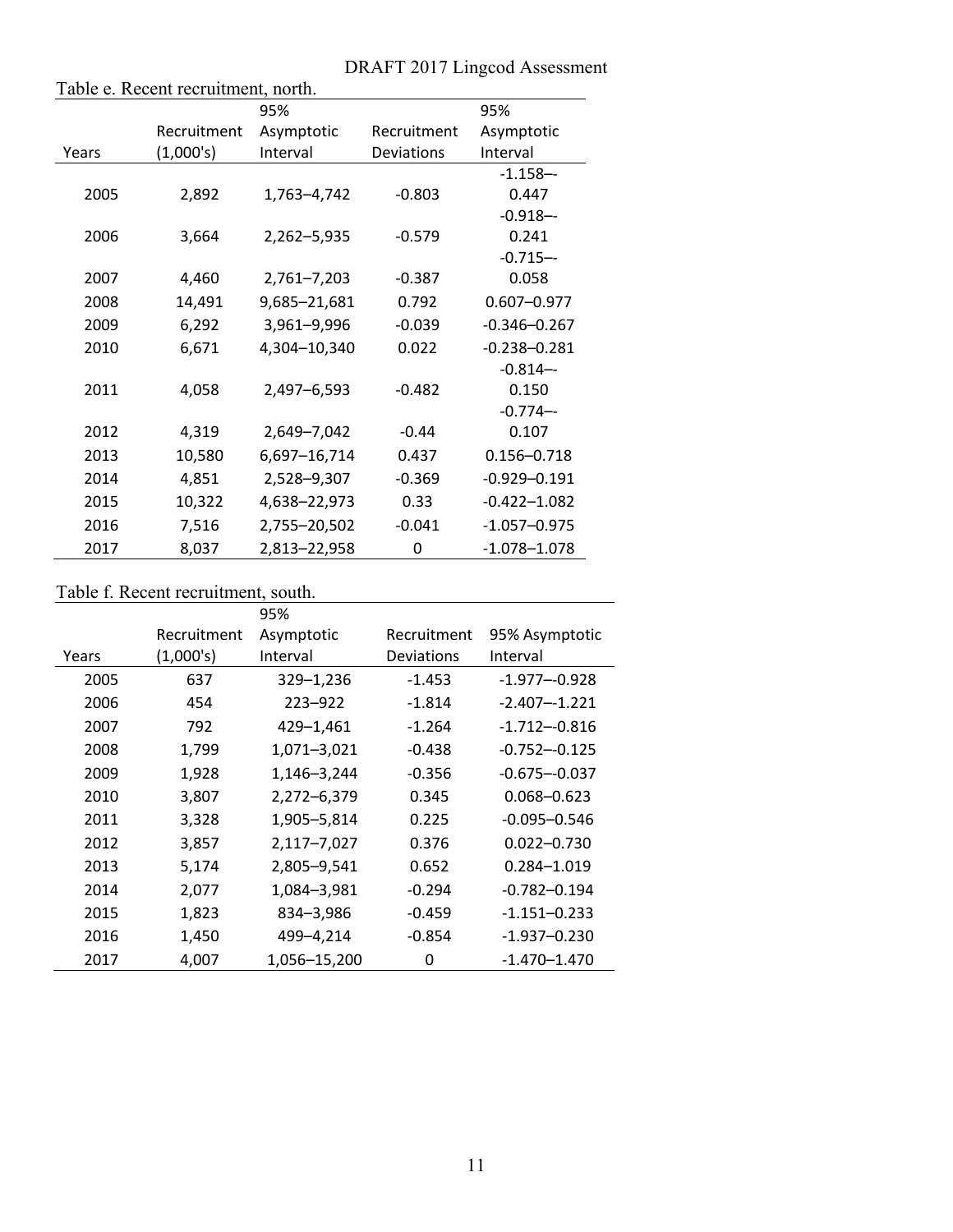



**Figure g. Time series of estimated recruitment, north.** 



Age-0 recruits (1,000s) with ~95% asymptotic intervals

**Figure h. Time series of estimated recruitments, south.**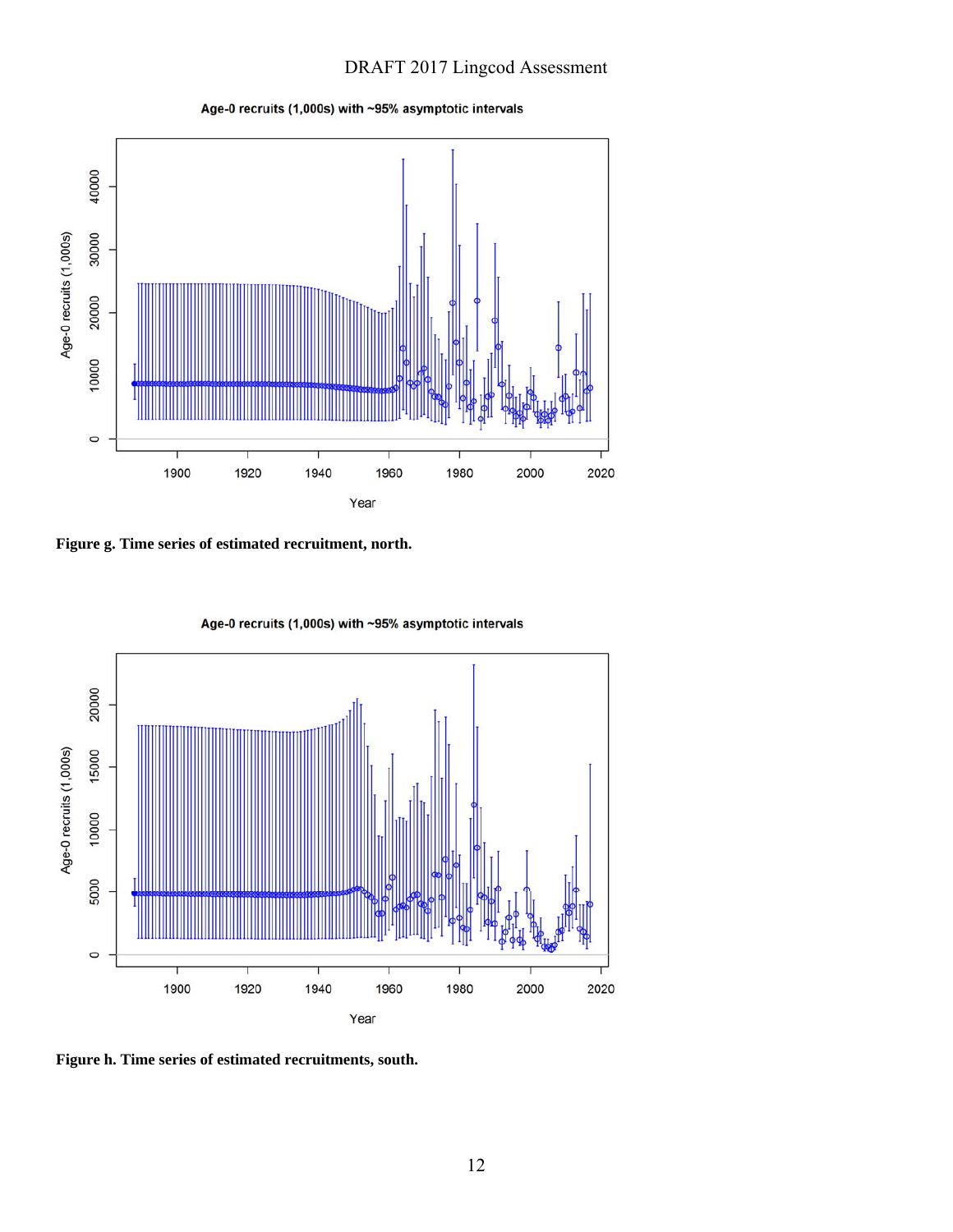### **Exploitation Status**

Historical harvest rates rose steadily through the 1990s, exceeding the target SPR harvest rate for several decades (Tables g and h, Figures i through l). Estimated harvest rates for the north and south models have not exceeded management target levels in recent years (Tables g and h, Figures i through l). However, in the south during the early 2000's it appears that harvest rates exceeded the management target for two years. In recent years, the spawning potential ratio (SPR) for lingcod in both areas has been above the proxy target of 45% (indicating fishing mortality rates are below the target). The full exploitation history in terms of both biomass and relative SPR, (1-SPR)/(1-SPR45%), is portrayed graphically via a phase plot (Figures k and l).

|       | Estimated (1-<br>$SPR)/(1-$ | 95%<br>Asymptotic | Harvest<br>95%<br>Asymptotic<br>Rate |                 |
|-------|-----------------------------|-------------------|--------------------------------------|-----------------|
| Years | SPR 45%) (%)                | Interval          | (proportion)                         | Interval        |
| 2005  | 0.237                       | 14.83 - 32.57     | 0.113                                | $0.066 - 0.160$ |
| 2006  | 0.2662                      | 16.69 - 36.54     | 0.122                                | $0.071 - 0.173$ |
| 2007  | 0.2355                      | 14.53-32.56       | 0.103                                | $0.059 - 0.146$ |
| 2008  | 0.2619                      | $16.21 - 36.17$   | 0.11                                 | $0.063 - 0.156$ |
| 2009  | 0.2444                      | 15.05-33.83       | 0.099                                | $0.057 - 0.140$ |
| 2010  | 0.193                       | 11.89-26.71       | 0.08                                 | $0.046 - 0.113$ |
| 2011  | 0.2818                      | 17.82–38.55       | 0.12                                 | $0.071 - 0.169$ |
| 2012  | 0.2914                      | 18.47-39.81       | 0.136                                | $0.080 - 0.192$ |
| 2013  | 0.2865                      | 18.08-39.22       | 0.139                                | $0.082 - 0.196$ |
| 2014  | 0.2183                      | 13.48-30.17       | 0.107                                | $0.063 - 0.152$ |
| 2015  | 0.2324                      | 14.35 - 32.14     | 0.115                                | $0.067 - 0.163$ |
| 2016  | 0.2504                      | 15.46–34.62       | 0.115                                | $0.067 - 0.163$ |

Table g. Recent exploitation status, north. Harvest rate is catch/Age-3+ summary biomass.

Table h. Recent exploitation status, south. Harvest rate is catch/Age-3+ summary biomass.

|       | Estimated (1-    |                 |                                |                 |
|-------|------------------|-----------------|--------------------------------|-----------------|
|       | SPR)/(1-SPR_45%) | 95% Asymptotic  | 95% Asymptotic<br>Harvest Rate |                 |
| Years | (%)              | Interval        | (proportion)                   | Interval        |
| 2005  | 0.5096           | 22.71-79.22     | 0.304                          | $0.109 - 0.499$ |
| 2006  | 0.4724           | $20.21 - 74.26$ | 0.247                          | $0.082 - 0.413$ |
| 2007  | 0.4123           | 17.02-65.43     | 0.188                          | $0.057 - 0.318$ |
| 2008  | 0.3333           | 13.36-53.31     | 0.129                          | $0.037 - 0.222$ |
| 2009  | 0.4269           | 18.50 - 66.88   | 0.146                          | $0.040 - 0.252$ |
| 2010  | 0.4179           | 18.62–64.95     | 0.123                          | $0.033 - 0.214$ |
| 2011  | 0.6601           | 33.62-98.40     | 0.205                          | $0.059 - 0.351$ |
| 2012  | 0.7041           | 37.01-103.81    | 0.255                          | $0.078 - 0.432$ |
| 2013  | 0.787            | 42.75-114.66    | 0.339                          | $0.113 - 0.564$ |
| 2014  | 0.8056           | 43.05-118.08    | 0.413                          | $0.141 - 0.686$ |
| 2015  | 0.8299           | 42.79-123.19    | 0.467                          | $0.152 - 0.783$ |
| 2016  | 0.6571           | 28.86-102.55    | 0.356                          | $0.107 - 0.606$ |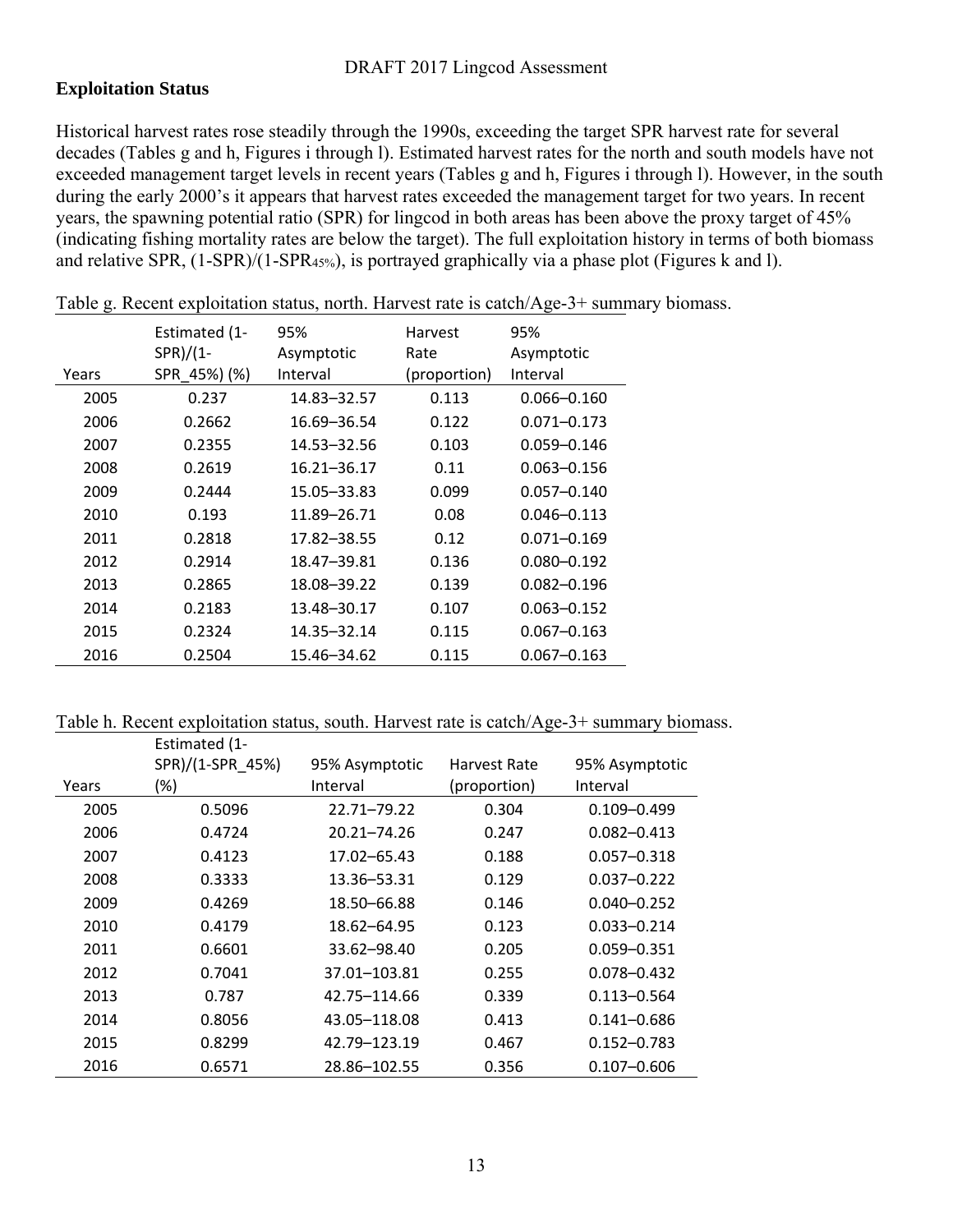

**Figure i. Estimated spawning potential ratio (SPR), north. One minus SPR is plotted so that higher exploitation rates occur in the upper portion of the y-axis.** 



**Figure j. Estimated spawning potential ratio (SPR), south. One minus SPR is plotted so that higher exploitation rates occur in the upper portion of the y-axis.**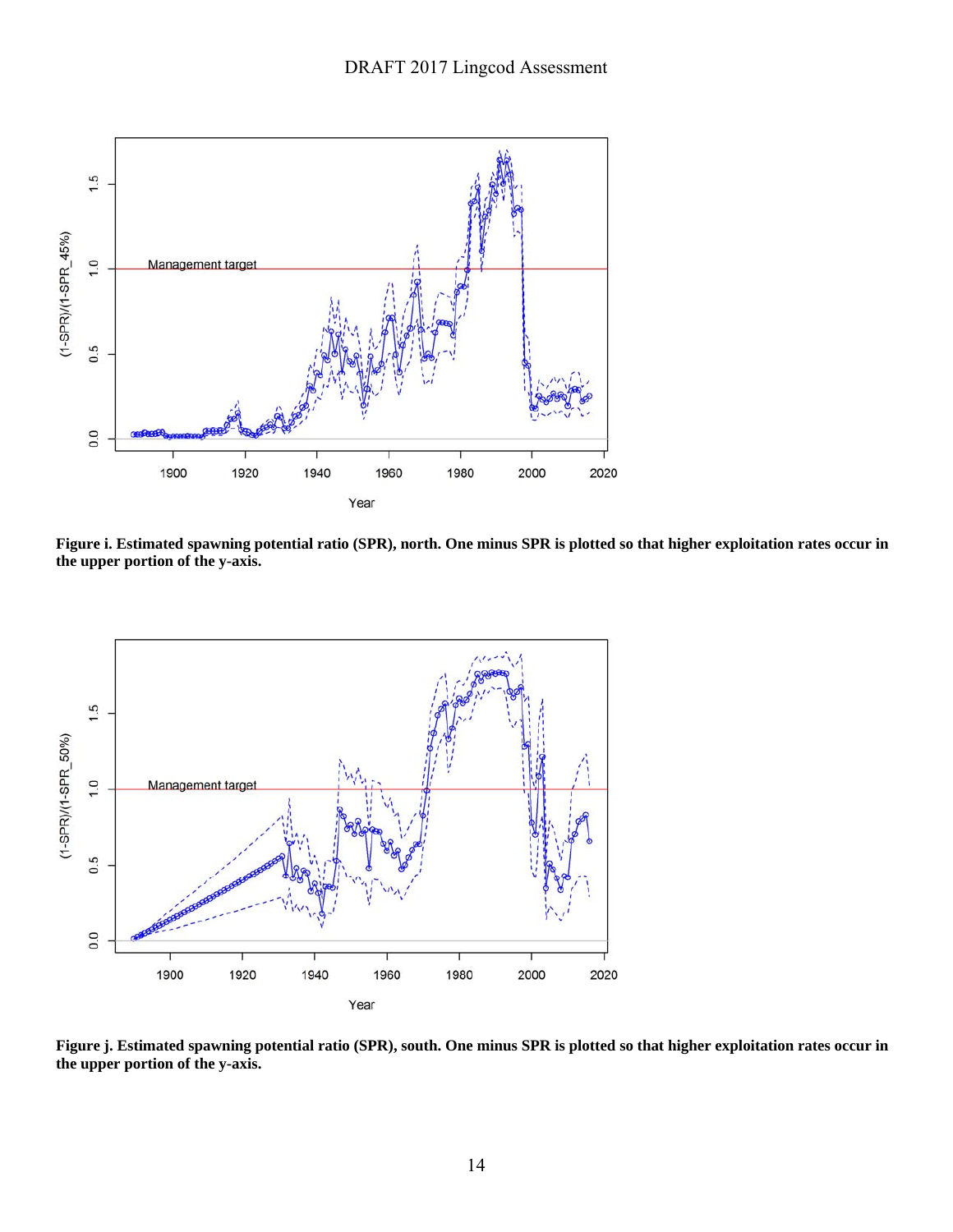

**Figure k. Phase plot of estimated relative (1-SPR) vs. relative spawning biomass, north.** 



**Figure l. Phase plot of estimated relative (1-SPR) vs. relative spawning biomass, south.** 

### **Ecosystem Considerations**

In this assessment, ecosystem considerations were not explicitly included in the analysis. Lingcod often feed on target species of rockfish, particularly when these species are abundant (e.g., Beaudreau and Essington 2007).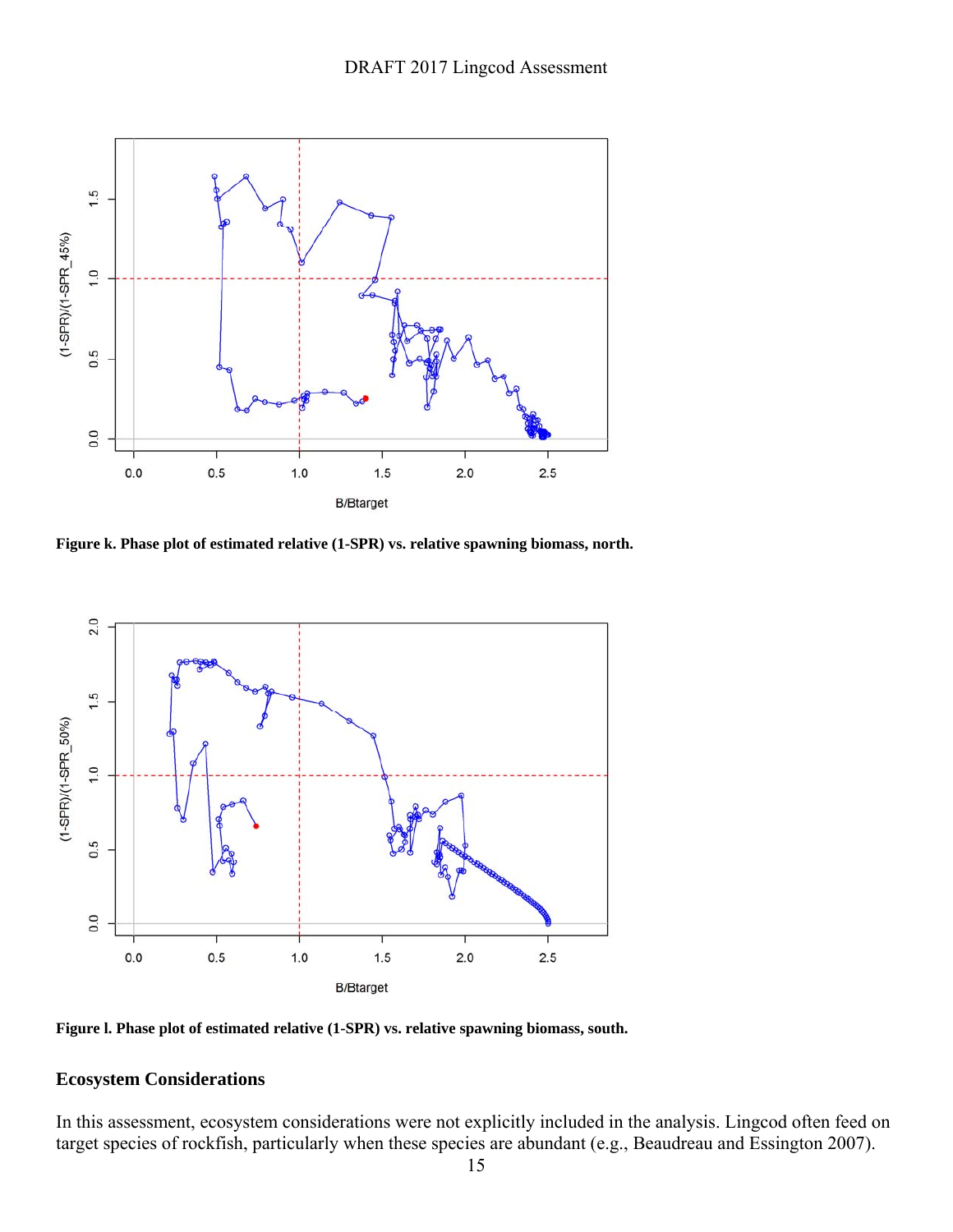However, there is a paucity of relevant data to provide quantitative information on this effect directly to the assessment. Recently available habitat information was used to select the data used in the onboard observer indices.

### **Reference Points**

The north and south stocks are estimated to have been below the target reference point from approximately the 1980s through the early 2000s. Fishing intensity since approximately 2005 has been below the target for both the north and south stocks (Figures i - l). The phase plots show the interaction of fishing intensity and biomass targets (Figures k and l). The target stock size based on the biomass target (SB40%) is 15,190 10,311–20,069 mt, 95% asymptotic interval) in the north and 8,185 mt (standard deviation 569.7 mt) in the south, which gives catches of 2291.9 mt (standard deviation 58.1 mt) for the north and 1982.1 mt (6,162–10,207, 95% asymptotic standard deviation) for the south (Tables i and j). Equilibrium yield at the proxy FMSY harvest rate is 3,241 mt (2,215–4,268 mt, 95% asymptotic interval) and 1,658 mt (1,299–2,016 mt, 95% asymptotic interval) for the north and south, respectively (Tables i and j).

| Two T. Keretenec points, norm. Twic mat exploration rate is eaten/(1150) 3. Oromass |          | 95% Asymptotic  |
|-------------------------------------------------------------------------------------|----------|-----------------|
|                                                                                     | Estimate | Interval        |
| Unfished Spawning Biomass (mt)                                                      | 37,974   | 25,776-50,172   |
| Unfished Age 3+ Biomass (mt)                                                        | 56,005   | 38,126-73,884   |
| Spawning Biomass (2017)                                                             | 21,976   | 12,517-31,434   |
| Unfished Recruitment (R0)                                                           | 8,664    | 5,870-11,458    |
| Depletion (2017)                                                                    | 57.87    | 47.94-67.80     |
| Reference Points Based SB40%                                                        |          |                 |
| Proxy Spawning Biomass (SB40%)                                                      | 15,190   | 10,311-20,069   |
| SPR resulting in SB40%                                                              | 0.464    | $0.464 - 0.464$ |
| <b>Exploitation Rate Resulting in SB40%</b>                                         | 0.126    | $0.123 - 0.129$ |
| Yield with SPR Based On SB40% (mt)                                                  | 3,197    | 2,184-4,210     |
| Reference Points based on SPR proxy for MSY                                         |          |                 |
| Proxy spawning biomass (SPR45)                                                      | 14,582   | 9,898-19,266    |
| SPR45                                                                               | 0.45     | <b>NA</b>       |
| Exploitation rate corresponding to SPR45                                            | 0.132    | $0.129 - 0.135$ |
| Yield with SPR45 at SBSPR (mt)                                                      | 3,241    | 2,215-4,268     |
| Reference points based on estimated MSY values                                      |          |                 |
| Spawning biomass at MSY (SBMSY)                                                     | 10,254   | 6,966-13,542    |
| <b>SPRMSY</b>                                                                       | 0.348    | $0.345 - 0.351$ |
| Exploitation rate corresponding to SPRMSY                                           | 0.187    | $0.183 - 0.190$ |
| MSY (mt)                                                                            | 3,409    | 2,329-4,489     |

Table i. Reference points, north. Note that exploitation rate is  $\text{Catch}/(\text{Age-3+ biomass})$ .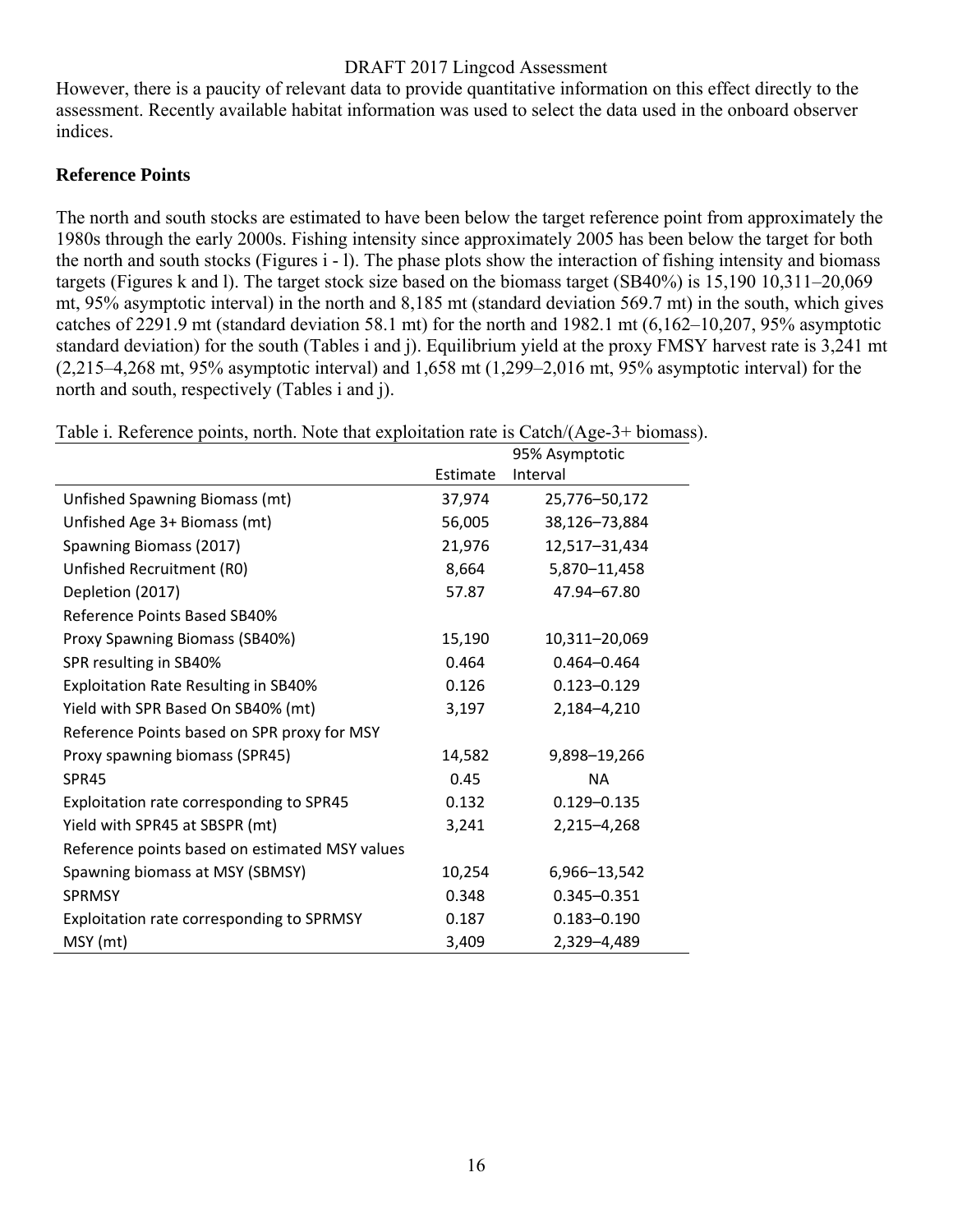| DRAFT 2017 Lingcod Assessment |
|-------------------------------|
|-------------------------------|

|                                                |          | 95% Asymptotic  |
|------------------------------------------------|----------|-----------------|
|                                                | Estimate | Interval        |
| Unfished Spawning Biomass (mt)                 | 20,462   | 15,406-25,518   |
| Unfished Age 3+ Biomass (mt)                   | 31,547   | 24,121-38,973   |
| Spawning Biomass (2017)                        | 6,742    | 1,775-11,709    |
| Unfished Recruitment (R0)                      | 4,881    | 3,763-5,999     |
| Depletion (2017)                               | 32.95    | 12.02-53.88     |
| Reference Points Based SB40%                   |          |                 |
| Proxy Spawning Biomass (SB40%)                 | 8,185    | 6,162-10,207    |
| SPR resulting in SB40%                         | 0.464    | $0.464 - 0.464$ |
| Exploitation Rate Resulting in SB40%           | 0.125    | $0.116 - 0.135$ |
| Yield with SPR Based On SB40% (mt)             | 1,732    | 1,357-2,106     |
| Reference Points based on SPR proxy for MSY    |          |                 |
| Proxy spawning biomass (SPR45)                 | 9,003    | 6,779-11,228    |
| SPR45                                          | 0.5      | <b>NA</b>       |
| Exploitation rate corresponding to SPR45       | 0.11     | $0.102 - 0.119$ |
| Yield with SPR45 at SBSPR (mt)                 | 1,658    | 1,299-2,016     |
| Reference points based on estimated MSY values |          |                 |
| Spawning biomass at MSY (SBMSY)                | 5,317    | 3,997-6,636     |
| <b>SPRMSY</b>                                  | 0.339    | 0.334-0.344     |
| Exploitation rate corresponding to SPRMSY      | 0.196    | $0.184 - 0.208$ |
| MSY (mt)                                       | 1,868    | 1,465-2,272     |

Table j. Reference points, south. Note that exploitation rate is Catch/(Age-3+ biomass).

## **Management Performance**

The 2009 stock assessment estimated lingcod to be at 61.9% and 73.7% of unfished spawning stock biomass in the north and south, respectively. Based on the 2009 stock assessment, the most recent 2017 and 2018 ACTs were set to 3066.4 and 2861.2 in the north and 1517.6 and 1392.8 in the south. Note that these values are based on reallocating 8% of the ACT north of 40-10 management line to the south. The value of 8% is based on the 5 year average biomass distribution in the NWFSC West Coast Groundfish Bottom Trawl Survey (WCGBTS). Recent coast-wide annual landings have not exceeded the ACL.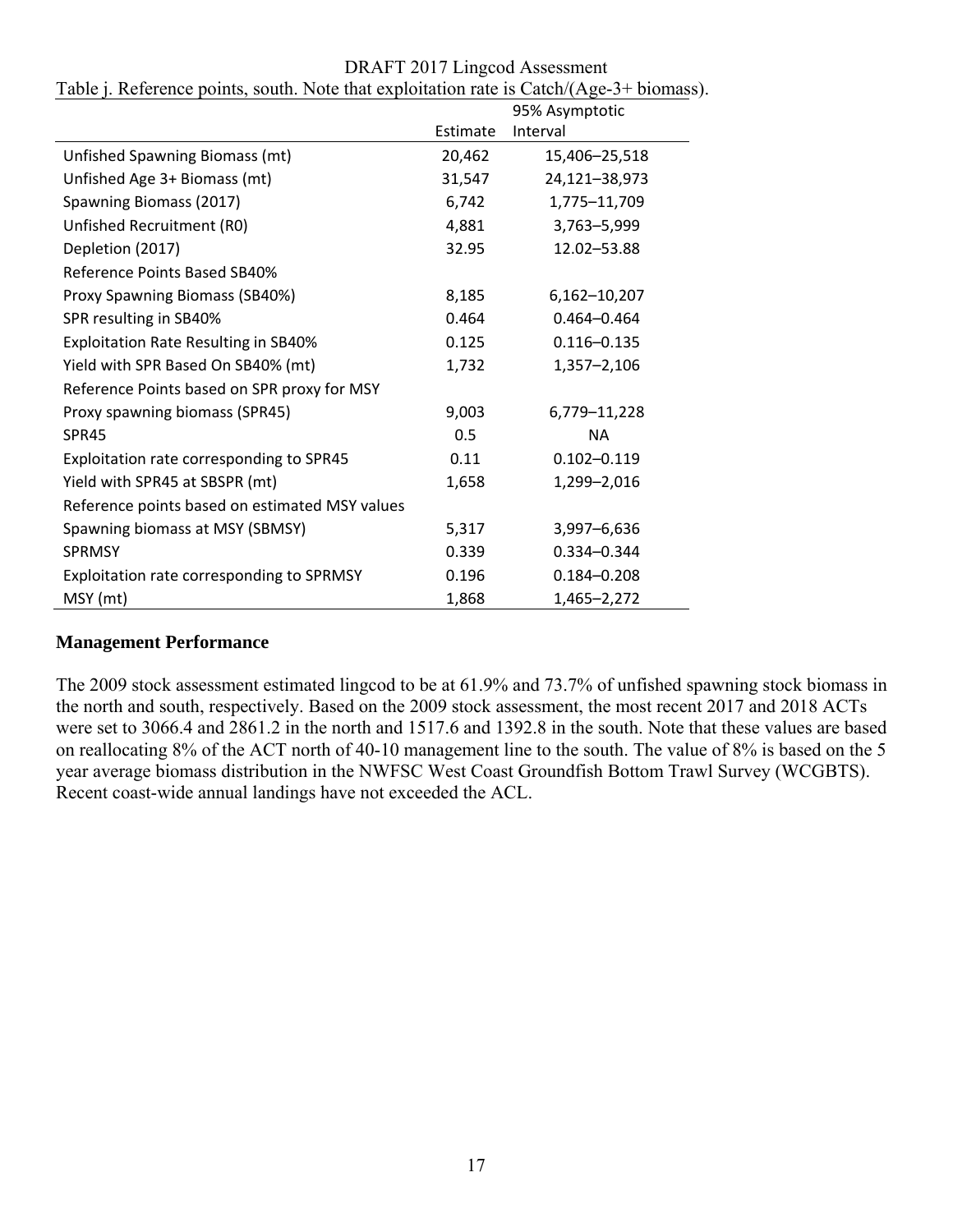Table k. Recent trends in landings and total catch (mt) relative to management guidelines. Total dead catch represents the total landings plus the model estimated dead discard biomass. Note that the model estimated total dead catch may not be the same as the WCGOP estimates of total mortality, which are the "official" records for determining whether the ACL has been exceeded.

|       | Spatial<br>Management | Coast-<br>wide | North     | South     | Coast-<br>wide | North     | South     | North    | North<br>Total | South     | South<br>Total |
|-------|-----------------------|----------------|-----------|-----------|----------------|-----------|-----------|----------|----------------|-----------|----------------|
| Years | Strata                | OFL            | OFL       | OFL       | ABC            | ABC       | ABC       | Landings | Dead           | Landings  | Dead           |
| 2005  | Coast-wide            | 2,922          | <b>NA</b> | <b>NA</b> | 2,414          | <b>NA</b> | <b>NA</b> | 356      | 502            | 449       | 462            |
| 2006  | Coast-wide            | 2,716          | <b>NA</b> | ΝA        | 2,414          | <b>NA</b> | <b>NA</b> | 364      | 544            | 378       | 390            |
| 2007  | Coast-wide            | 6,706          | <b>NA</b> | NA        | 6,706          | <b>NA</b> | <b>NA</b> | 358      | 459            | 270       | 289            |
| 2008  | Coast-wide            | 5,853          | <b>NA</b> | NA        | 5,853          | NА        | <b>NA</b> | 374      | 480            | 177       | 191            |
| 2009  | Coast-wide            | 5,278          | <b>NA</b> | <b>NA</b> | 5,278          | <b>NA</b> | <b>NA</b> | 331      | 424            | 190       | 202            |
| 2010  | Coast-wide            | 4,829          | NA        | ΝA        | 4,829          | <b>NA</b> | NA        | 315      | 343            | 154       | 160            |
| 2011  | Split at 42° N        | 4,961          | 2438      | 2523      | 4,432          | 2,330     | 2,102     | 578      | 611            | 263       | 265            |
| 2012  | Split at 42° N        | 4,848          | 2251      | 2597      | 4,315          | 2,151     | 2,164     | 717      | 748            | 329       | 334            |
|       | Lingcod Split         |                |           |           |                |           |           |          |                |           |                |
| 2013  | at 40°10' N           | 4,668          | 3,334     | 1,334     | 4,147          | 3,036     | 1,111     | 790      | 813            | 498       | 505            |
|       | Lingcod Split         |                |           |           |                |           |           |          |                |           |                |
| 2014  | at 40°10' N           | 4,438          | 3,162     | 1,276     | 3,941          | 2,878     | 1,063     | 619      | 632            | 679       | 690            |
|       | Lingcod Split         |                |           |           |                |           |           |          |                |           |                |
| 2015  | at 40°10' N           | 4,215          | 3,010     | 1,205     | 3,834          | 2,830     | 1,004     | 662      | 677            | 864       | 877            |
|       | Lingcod Split         |                |           |           |                |           |           |          |                |           |                |
| 2016  | at 40°10' N           | 4,027          | 2,891     | 1,136     | 3,665          | 2,719     | 946       | 702      | 723            | 763       | 774            |
|       | Lingcod Split         |                |           |           |                |           |           |          |                |           |                |
| 2017  | at 40º10' N           | 5,051          | 3,549     | 1,502     | 4,584          | 3,333     | 1,251     | NA       | <b>NA</b>      | <b>NA</b> | NA             |
|       | Lingcod Split         |                |           |           |                |           |           |          |                |           |                |
| 2018  | at 40°10' N           | 4,683          | 3,310     | 1,373     | 4,254          | 3,110     | 1,144     | NA       | NA             | <b>NA</b> | <b>NA</b>      |

#### **Unresolved Problems and Major Uncertainties**

A few outstanding issue remain for lingcod stock assessment on the west coast of the U.S. First, the commercial age data need to be resampled to ensure that they are representative of the sampled lengths. There is evidence of bias in some years with respect to age sampling. While this issue was not able to be fully resolved at the STAR panel, a resolution is possible for the next lingcod assessment. Future assessments should also investigate implementing a spatial model that is able to explore linkages between the north and south regions as lingcod are a single genetic stock but show differences in biological traits, such as growth and allometry, which may be attributable to physical and ecological differences across this large geographic expanse. There is evidence that the recreational lingcod fishery in California is landing fish from Mexican waters. Landings from Mexican waters need to be removed from the U.S. landings in future lingcod assessments. Finally, it would be useful to explore the availability of transboundary lingcod data (both Canada and Mexico) and how these data could be used in the PFMC stock assessment process. Both of these issues require communications and research activity outside of the PFMC stock assessment cycle. Time limitations during this assessment did not allow for exploration of Canadian lingcod data or inclusion in the assessment model. Mexico may also have relevant lingcod data but this has not been investigated.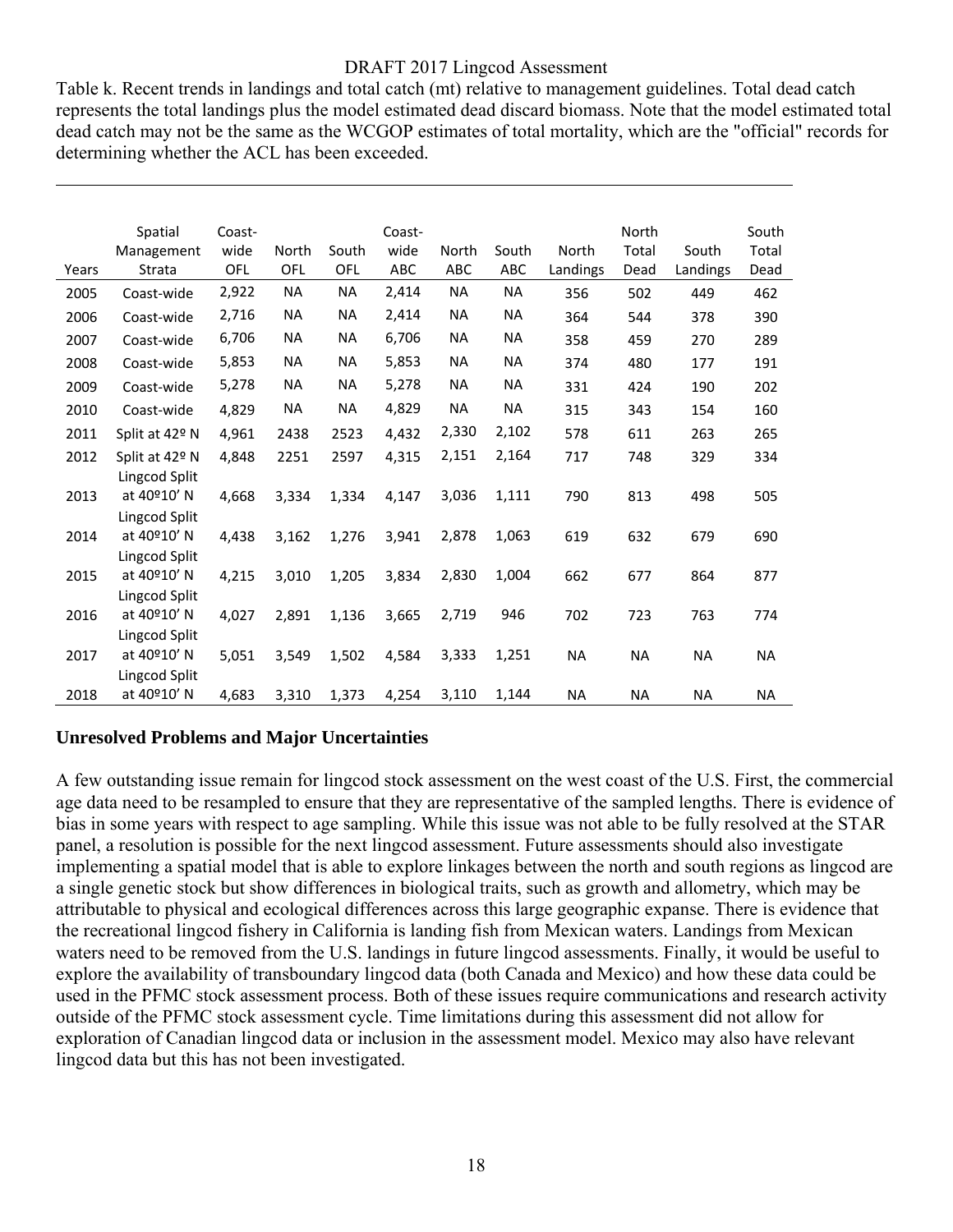### **Decision Table**

The lingcod stock assessments are Category 1 stock assessments (subject to SSC approval), thus projections and decision tables are based on using  $P^*=0.45$  and sigma = 0.36, resulting in a multiplier on the OFL of 0.956. This is combined with the 40-10 harvest control rule to calculate OFLs, ABCs and ACLs. The total catches in 2017 and 2018 were assumed to equal the PFMC-adopted ACLs, and the average 2015-2017 exploitation rate was used to distribute catches among the fisheries. Uncertainty in management quantities for the north and south models was characterized using the asymptotic standard deviations for the 2017 spawning biomass from the base model. A fixed value of Ro was used to attain the 2017 spawning biomass values for the lower and upper states of nature, given by the base model mean +/- 1.15\*standard deviation. The values for Ro were identified using likelihood profile model runs to produce a plot of Ro versus 2017 spawning biomass. The high catch stream in the decision table is given by the 40-10 control rule. At the request of the GMT representative on the STAR panel the moderate catch streams were set to 40% ACL attainment for the north and 70% ACL attainment in the south. Finally, the low catch stream was set to  $\sim$ 700 mt, a level similar to recent average catches.

Harvest projections are provided in Tables l and m. In the north, current medium-term projections of expected catch, spawning biomass and depletion from the base model project a declining trend through 2028 as recent large cohorts increase in age (note that all projections assume average recruitment from the stock-recruit curve) and the 40-10 control rule ACLs move the stock towards the target reference point. The stock is expected to remain above the target stock size of SB40% through 2026, assuming average recruitment based on the stockrecruit curve. In the south, current medium term projection of expected catch, spawning biomass and depletion from the base model project a declining trend through the projection period, with the stock remaining just above the minimum stock size threshold SB25% through the projection period. The lack of increasing stock sizes during the projections is due, in part, to a large number of poor recruitments since 2000 (11 out of 17 years) and a lack of recruitments near historical highs.

Decision tables are provided in Tables n and o. In the north, current medium-term forecasts based on the alternative states of nature project that the stock will fall below the target stock size in only case, in which the current control rule is applied to the low stock state of nature (bottom left corner of the table). All other decision table scenarios keep the stock at or above the target stock size. In the south, current medium-term forecasts based on the alternative states of nature project a range of outcomes from effective extirpation to increases above the target stock size. All of the low state of nature scenarios suggest that the stock is overfished and only in the constant catch scenario does the stock increase into the precautionary zone. The most pessimistic scenario, the application of the 40-10 rule to the low state of nature, suggests that the stock is extirpated from the south by 2024 (bottom left corner of the table). However, all catch scenarios under the high state of nature suggest that the stock will increase to above or near the target reference point. The constant and 75% ACL catches from the base case model allow the stock to increase towards, or exceed the target reference point.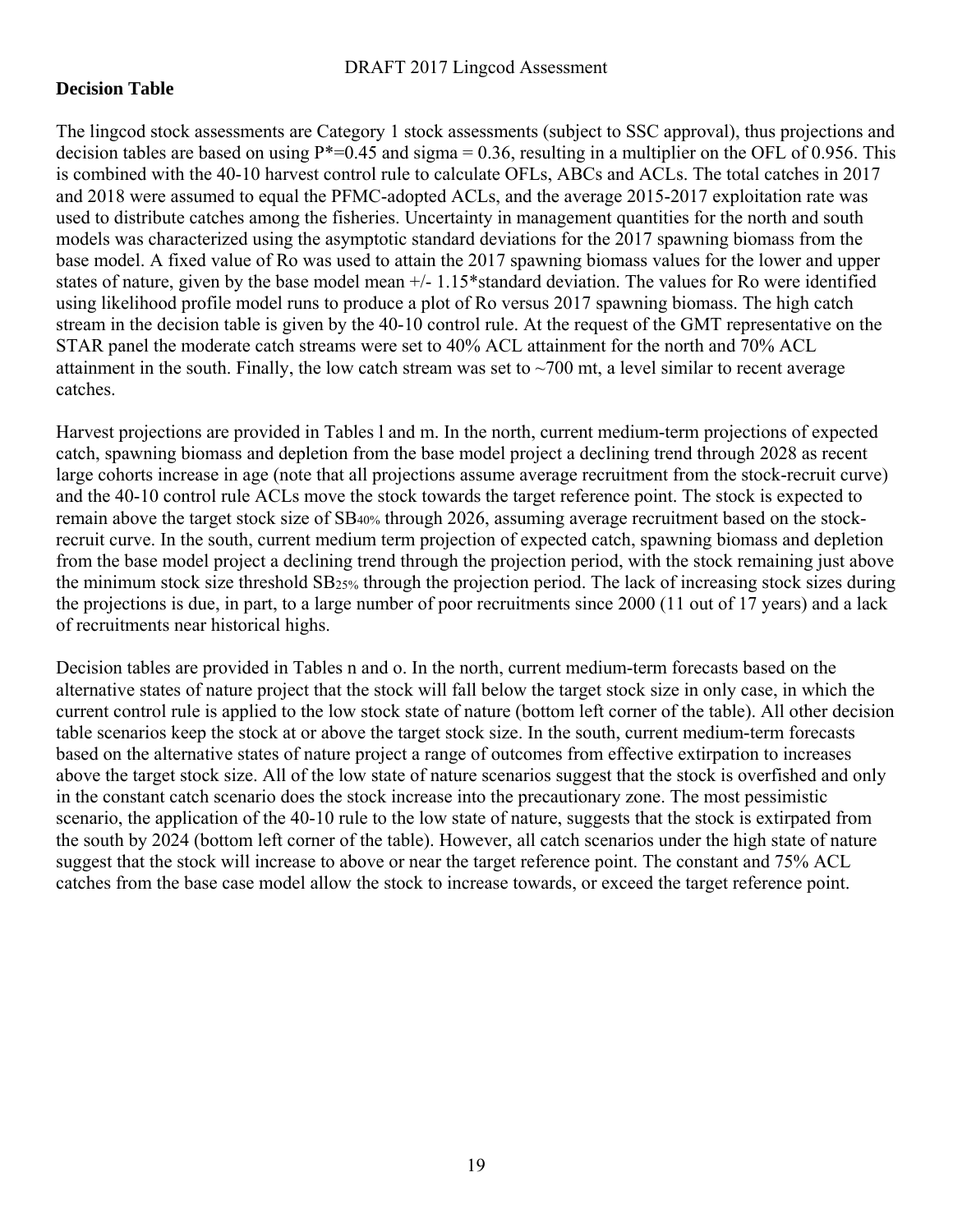| Year | Predicted<br>OFL (mt) | <b>ACL Catch</b><br>(mt) | Age 3+<br>Biomass (mt) | Spawning<br>Biomass (mt) | Depletion<br>(%) |
|------|-----------------------|--------------------------|------------------------|--------------------------|------------------|
| 2017 | 4,815.82              | 3,058.30                 | 34,063.80              | 21,975.70                | 57.87            |
| 2018 | 4,711.84              | 2,844.79                 | 33,998.90              | 21,239.20                | 55.93            |
| 2019 | 4,690.12              | 4,497.30                 | 33,538.10              | 20,944.30                | 55.15            |
| 2020 | 4,458.62              | 4,275.36                 | 31,723.50              | 19,737.80                | 51.98            |
| 2021 | 4,271.91              | 4,096.33                 | 30,257.40              | 18,683.70                | 49.2             |
| 2022 | 4,126.12              | 3,956.53                 | 29,105.30              | 17,821.00                | 46.93            |
| 2023 | 4,012.88              | 3,847.95                 | 28,189.10              | 17,134.60                | 45.12            |
| 2024 | 3,923.16              | 3,761.93                 | 27,451.10              | 16,586.10                | 43.68            |
| 2025 | 3,850.11              | 3,691.90                 | 26,847.70              | 16,141.10                | 42.51            |
| 2026 | 3,789.18              | 3,633.48                 | 26,347.50              | 15,774.10                | 41.54            |
|      |                       |                          |                        |                          |                  |

#### Table l. Model projections, north.

#### Table m. Model projections, south.

|      |           | <b>ACL</b> |              | Spawning       |               |
|------|-----------|------------|--------------|----------------|---------------|
|      | Predicted | Catch      | Age 3+       | <b>Biomass</b> |               |
| Year | OFL (mt)  | (mt)       | Biomass (mt) | (mt)           | Depletion (%) |
| 2017 | 2,523.12  | 1,517.64   | 11,609.70    | 6,741.96       | 32.95         |
| 2018 | 2,322.09  | 1,392.80   | 10,976.00    | 6,664.33       | 32.57         |
| 2019 | 2,115.26  | 1,846.79   | 10,021.10    | 6,292.18       | 30.75         |
| 2020 | 1,940.77  | 1,604.91   | 9,403.82     | 5,630.36       | 27.52         |
| 2021 | 1,941.60  | 1,564.67   | 9,268.10     | 5,370.23       | 26.25         |
| 2022 | 1,998.58  | 1,605.35   | 9,332.59     | 5,334.50       | 26.07         |
| 2023 | 2,049.60  | 1,651.55   | 9,407.48     | 5,359.83       | 26.19         |
| 2024 | 2,079.88  | 1,679.93   | 9,449.77     | 5,380.20       | 26.29         |
| 2025 | 2,094.79  | 1,692.73   | 9,465.75     | 5,383.80       | 26.31         |
| 2026 | 2,101.99  | 1,697.75   | 9,470.86     | 5,379.30       | 26.29         |

#### **Research and Data Needs**

Most of the research needs listed below entail investigations that need to take place outside of the routine assessment cycle and require additional resources to be completed.

- 1. Age validation of lingcod aging is needed to verify the level of age bias, if any.
- 2. A transboundary stock assessment and the management framework to support such assessments would be beneficial.
- 3. A survey in untrawlable habitat and/or a near shore survey would improve this stock assessment. Other survey techniques could include longline, combined lingcod/sablefish pot survey, or trap surveys.
- 4. Investigate environmental covariates for recruitment and time-varying growth and availability inshore.
- 5. The impact of nest-guarding on reproductive output should be investigated. The current assessment focuses on female spawning biomass as the limiting factor in reproductive output, but nest guarding by lingcod males and the availability of nesting habitat may also play roles. A cursory look at the proportion of sex ratio in the catch did not appear to indicate any serious changes for either north or south populations in recent years. However, we do not know what kind of change in sex ratio would indicate a serious change in reproductive success.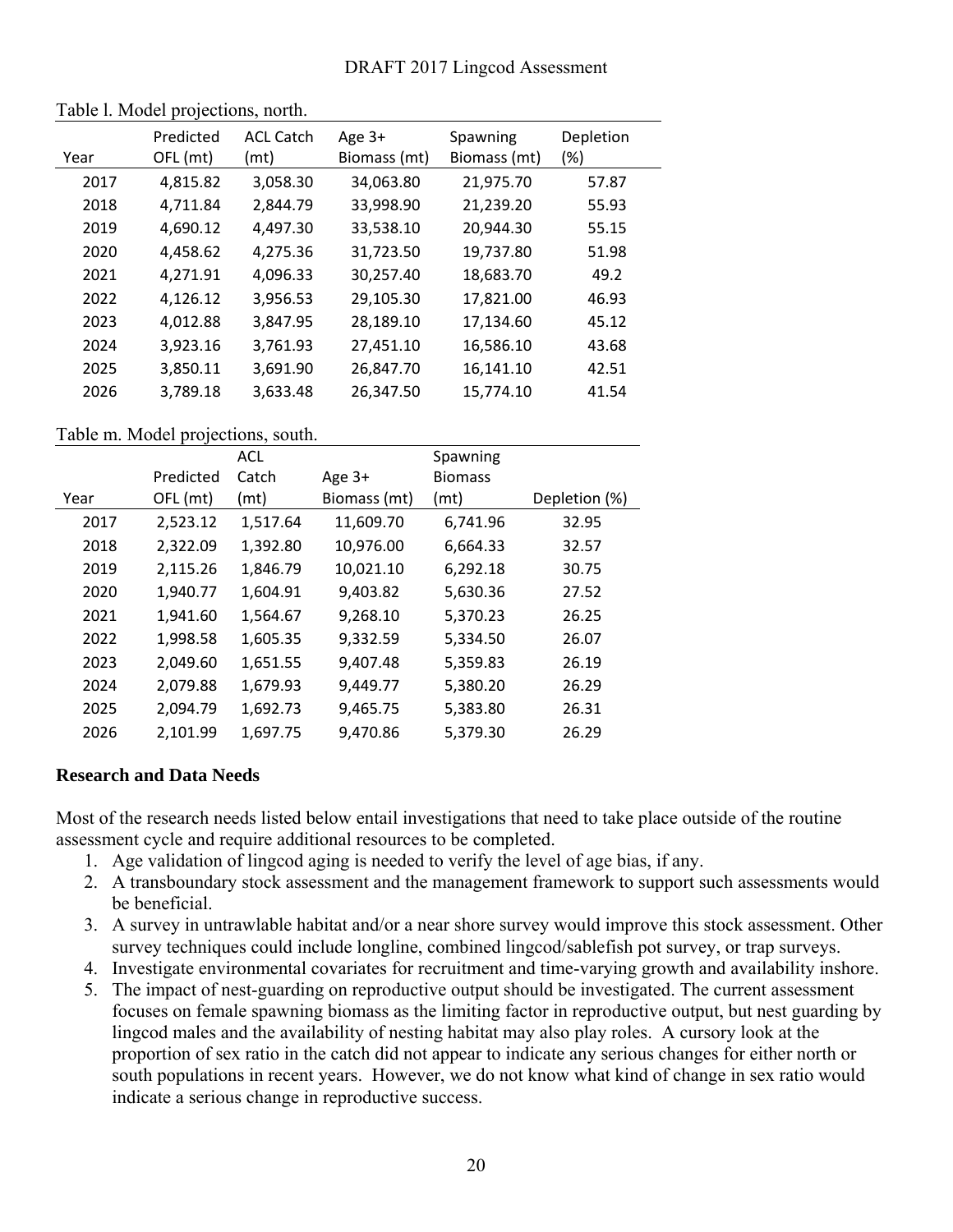6. Investigation of the proportion of fish caught in Mexico and landed in U.S. ports as there is evidence that California recreational fisheries, primarily out of San Diego, are fishing in Mexican waters. These catches should be allocated appropriately between U.S. and Mexican waters.

## **Rebuilding Projections**

Lingcod stocks in the California Current are not overfished and do not require rebuilding analyses.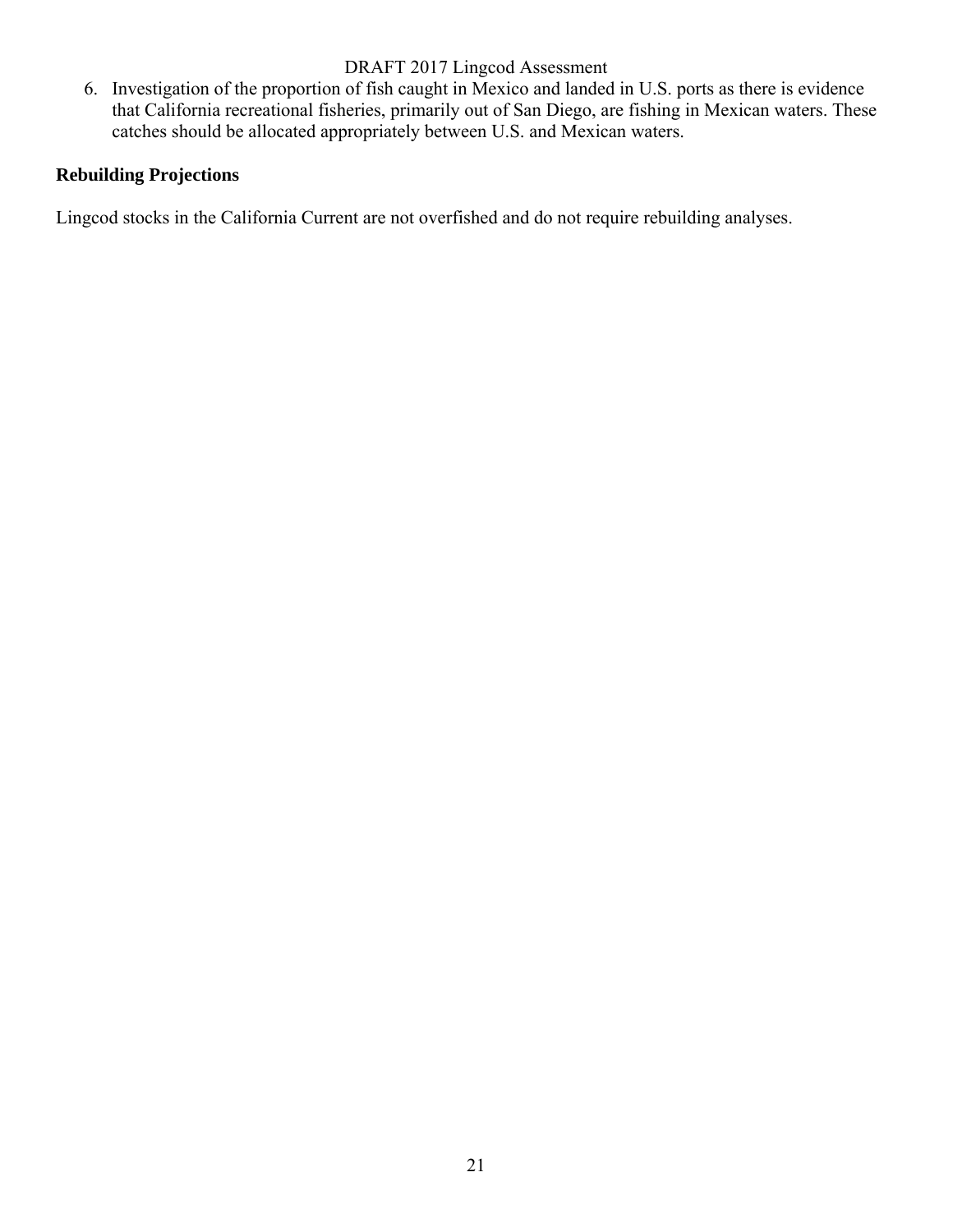Table n. Summary of model outputs, north. Uncertainty in management quantities for the north and south models was characterized using the asymptotic standard deviations for the 2017 spawning biomass from the base model. A fixed value of Ro was used to attain the 2017 spawning biomass values for the lower and upper states of nature, given by the base model mean  $+/- 1.15*$ standard deviation.

|                         |      |               |                          |                   | State of nature          |                         |                          |           |  |  |  |
|-------------------------|------|---------------|--------------------------|-------------------|--------------------------|-------------------------|--------------------------|-----------|--|--|--|
|                         |      |               |                          | Low 2017 Spawning |                          | Base case 2017 Spawning | High 2017 Spawning       |           |  |  |  |
|                         |      |               |                          | <b>Biomass</b>    |                          | <b>Biomass</b>          | <b>Biomass</b>           |           |  |  |  |
|                         |      |               |                          | $Ln(Ro)=8.81$     |                          | $Ln(R0) = 9.0669$       | $Ln(Ro)=9.8$             |           |  |  |  |
| Probability             |      |               |                          | 0.25              |                          | 0.5                     | 0.25                     |           |  |  |  |
| Manage-ment<br>decision | Year | Catch<br>(mt) | Spawning<br>biomass (mt) | Depletion         | Spawning<br>biomass (mt) | Depletion               | Spawning<br>biomass (mt) | Depletion |  |  |  |
|                         | 2019 | 695           | 14329                    | 48.7              | 20944                    | 55.2                    | 51958                    | 65.8      |  |  |  |
|                         | 2020 | 695           | 15227                    | 51.8              | 22150                    | 58.3                    | 54488                    | 69.0      |  |  |  |
|                         | 2021 | 697           | 16162                    | 54.9              | 23337<br>61.5            |                         | 56819                    | 71.9      |  |  |  |
|                         | 2022 | 698           | 17084                    | 58.1              | 24474                    | 64.5                    | 58968                    | 74.6      |  |  |  |
| $\sim700$ mt            | 2023 | 698           | 17948                    | 61.0              | 25527                    | 67.2                    | 60925                    | 77.1      |  |  |  |
| <b>Constant Catch</b>   | 2024 | 699           | 18741                    | 63.7              | 26487                    | 69.8                    | 62686                    | 79.3      |  |  |  |
|                         | 2025 | 699           | 19468                    | 66.2              | 27357                    | 72.0                    | 64258                    | 81.3      |  |  |  |
|                         | 2026 | 700           | 20129                    | 68.4              | 28140                    | 74.1                    | 65649                    | 83.1      |  |  |  |
|                         | 2027 | 700           | 20727                    | 70.5              | 28840                    | 76.0                    | 66874                    | 84.6      |  |  |  |
|                         | 2028 | 700           | 21267                    | 72.3              | 77.6<br>29466            |                         | 67952                    | 86.0      |  |  |  |
|                         | 2019 | 1785          | 14329                    | 48.7              | 20944<br>55.2            |                         | 51958                    | 65.8      |  |  |  |
|                         | 2020 | 1698          | 14540                    | 49.4              | 21455                    | 56.5                    | 53791                    | 68.1      |  |  |  |
|                         | 2021 | 1642          | 14847                    | 50.5              | 22009                    | 58.0                    | 55488                    | 70.2      |  |  |  |
|                         | 2022 | 1575          | 15209                    | 51.7              | 22585                    | 59.5                    | 57075                    | 72.2      |  |  |  |
| 40% of 40:10            | 2023 | 1533          | 15603                    | 53.0              | 23171                    | 61.0                    | 58566                    | 74.1      |  |  |  |
| Rule                    | 2024 | 1499          | 16001                    | 54.4              | 23741                    | 62.5                    | 59942                    | 75.9      |  |  |  |
|                         | 2025 | 1472          | 16392                    | 55.7              | 24287                    | 64.0                    | 61200                    | 77.5      |  |  |  |
|                         | 2026 | 1449          | 16773                    | 57.0              | 24803                    | 65.3                    | 62339                    | 78.9      |  |  |  |
|                         | 2027 | 1430          | 17140                    | 58.3              | 25287                    | 66.6                    | 63364                    | 80.2      |  |  |  |
|                         | 2028 | 1413          | 17490                    | 59.5              | 25740                    | 67.8                    | 64287                    | 81.4      |  |  |  |
|                         | 2019 | 4497          | 14329                    | 48.7              | 20944                    | 55.2                    | 51958                    | 65.8      |  |  |  |
|                         | 2020 | 4275          | 12863                    | 43.7              | 19738                    | 52.0                    | 52084                    | 65.9      |  |  |  |
|                         | 2021 | 4096          | 11601                    | 39.4              | 18684                    | 49.2                    | 52171                    | 66.0      |  |  |  |
|                         | 2022 | 3957          | 10538                    | 35.8              | 17821                    | 46.9                    | 52295                    | 66.2      |  |  |  |
|                         | 2023 | 3848          | 9682                     | 32.9              | 17135                    | 45.1                    | 52518                    | 66.5      |  |  |  |
| 40:10 Rule              | 2024 | 3762          | 8963                     | 30.5              | 16586                    | 43.7                    | 52799                    | 66.8      |  |  |  |
|                         | 2025 | 3692          | 8339                     | 28.3              | 16141                    | 42.5                    | 53118                    | 67.2      |  |  |  |
|                         | 2026 | 3633          | 7779                     | 26.4              | 15774                    | 41.5                    | 53455                    | 67.7      |  |  |  |
|                         | 2027 | 3584          | 7266                     | 24.7              | 15469                    | 40.7                    | 53800                    | 68.1      |  |  |  |
|                         | 2028 | 3542          | 6788                     | 23.1              | 15213                    | 40.1                    | 54149                    | 68.5      |  |  |  |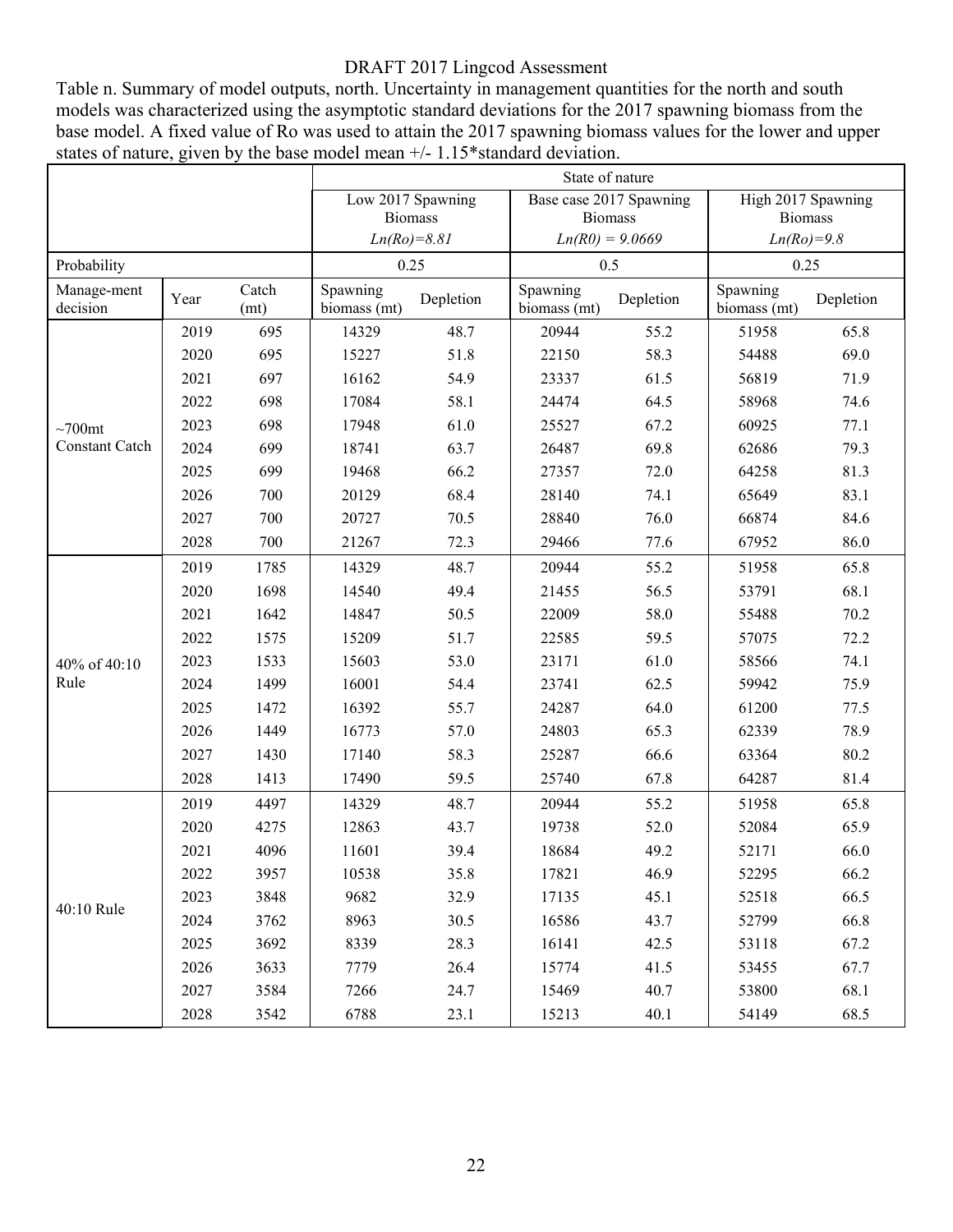Table o. Summary of model outputs, south. Uncertainty in management quantities for the north and south models was characterized using the asymptotic standard deviations for the 2017 spawning biomass from the base model. A fixed value of Ro was used to attain the 2017 spawning biomass values for the lower and upper states of nature, given by the base model mean  $+/- 1.15*$ standard deviation.

|                               |      |               | <b>State of nature</b>     |                  |                            |           |                            |           |  |  |  |
|-------------------------------|------|---------------|----------------------------|------------------|----------------------------|-----------|----------------------------|-----------|--|--|--|
|                               |      |               | Low                        |                  | Base case                  |           | High                       |           |  |  |  |
|                               |      |               |                            | $Ln(R0) = 8.122$ | $Ln(R0) = 8.493$           |           | $Ln(R0) = 8.742$           |           |  |  |  |
| <b>Management</b><br>decision | Year | Catch<br>(mt) | Spawning<br>output<br>(mt) | Depletion        | Spawning<br>output<br>(mt) | Depletion | Spawning<br>output<br>(mt) | Depletion |  |  |  |
|                               | 2019 | 700           | 2,725                      | 19%              | 6,123                      | 30%       | 8,894                      | 34%       |  |  |  |
|                               | 2020 | 700           | 2,628                      | 19%              | 6,144                      | 30%       | 9,011                      | 34%       |  |  |  |
|                               | 2021 | 700           | 2,739                      | 20%              | 6,425                      | 32%       | 9,441                      | 36%       |  |  |  |
|                               | 2022 | 700           | 2,975                      | 21%              | 6,908                      | 34%       | 10,128                     | 38%       |  |  |  |
| Constant 700                  | 2023 | 700           | 3,248                      | 23%              | 7,475                      | 37%       | 10,930                     | 41%       |  |  |  |
| mt catch                      | 2024 | 700           | 3,527                      | 25%              | 8,067                      | 40%       | 11,768                     | 45%       |  |  |  |
|                               | 2025 | 700           | 3,810                      | 27%              | 8,658                      | 42%       | 12,600                     | 48%       |  |  |  |
|                               | 2026 | 700           | 4,099                      | 29%              | 9,238                      | 45%       | 13,410                     | 51%       |  |  |  |
|                               | 2027 | 700           | 4,395                      | 31%              | 9,800                      | 48%       | 14,186                     | 54%       |  |  |  |
|                               | 2028 | 700           | 4,697                      | 33%              | 10,340                     | 51%       | 14,924                     | 57%       |  |  |  |
|                               | 2019 | 1,318         | 3,152                      | 22%              | 6,572                      | 32%       | 9,349                      | 35%       |  |  |  |
|                               | 2020 | 1,154         | 2,707                      | 19%              | 6,222                      | 31%       | 9,092                      | 34%       |  |  |  |
|                               | 2021 | 1,135         | 2,548                      | 18%              | 6,214                      | 30%       | 9,228                      | 35%       |  |  |  |
|                               | 2022 | 1,173         | 2,524                      | 18%              | 6,420                      | 31%       | 9,634                      | 37%       |  |  |  |
| <b>75% ACL</b>                | 2023 | 1,212         | 2,518                      | 18%              | 6,696                      | 33%       | 10,138                     | 38%       |  |  |  |
| catch                         | 2024 | 1,237         | 2,489                      | 18%              | 6,979                      | 34%       | 10,662                     | 40%       |  |  |  |
|                               | 2025 | 1,249         | 2,437                      | 17%              | 7,250                      | 36%       | 11,172                     | 42%       |  |  |  |
|                               | 2026 | 1,255         | 2,372                      | 17%              | 7,511                      | 37%       | 11,666                     | 44%       |  |  |  |
|                               | 2027 | 1,258         | 2,304                      | 16%              | 7,765                      | 38%       | 12,140                     | 46%       |  |  |  |
|                               | 2028 | 1,261         | 2,232                      | 16%              | 8,013                      | 39%       | 12,596                     | 48%       |  |  |  |
|                               | 2019 | 1,757         | 2,725                      | 19%              | 6,123                      | 30%       | 8,894                      | 34%       |  |  |  |
|                               | 2020 | 1,539         | 2,041                      | 15%              | 5,512                      | 27%       | 8,371                      | 32%       |  |  |  |
|                               | 2021 | 1,513         | 1,685                      | 12%              | 5,293                      | 26%       | 8,292                      | 31%       |  |  |  |
|                               | 2022 | 1,564         | 1,444                      | 10%              | 5,291                      | 26%       | 8,489                      | 32%       |  |  |  |
| ABC 40-10                     | 2023 | 1,616         | 1,179                      | $8\%$            | 5,344                      | 26%       | 8,775                      | 33%       |  |  |  |
| Rule                          | 2024 | 1,649         | 850                        | $6\%$            | 5,388                      | 26%       | 9,071                      | 34%       |  |  |  |
|                               | 2025 | 1,665         | NA                         | $\rm NA$         | 5,412                      | 27%       | 9,351                      | 35%       |  |  |  |
|                               | 2026 | 1,673         | NA                         | $\rm NA$         | 5,425                      | 27%       | 9,621                      | 36%       |  |  |  |
|                               | 2027 | 1,678         | NA                         | NA               | 5,435                      | 27%       | 9,882                      | 37%       |  |  |  |
|                               | 2028 | 1,681         | NA                         | NA               | 5,445                      | 27%       | 10,138                     | 38%       |  |  |  |